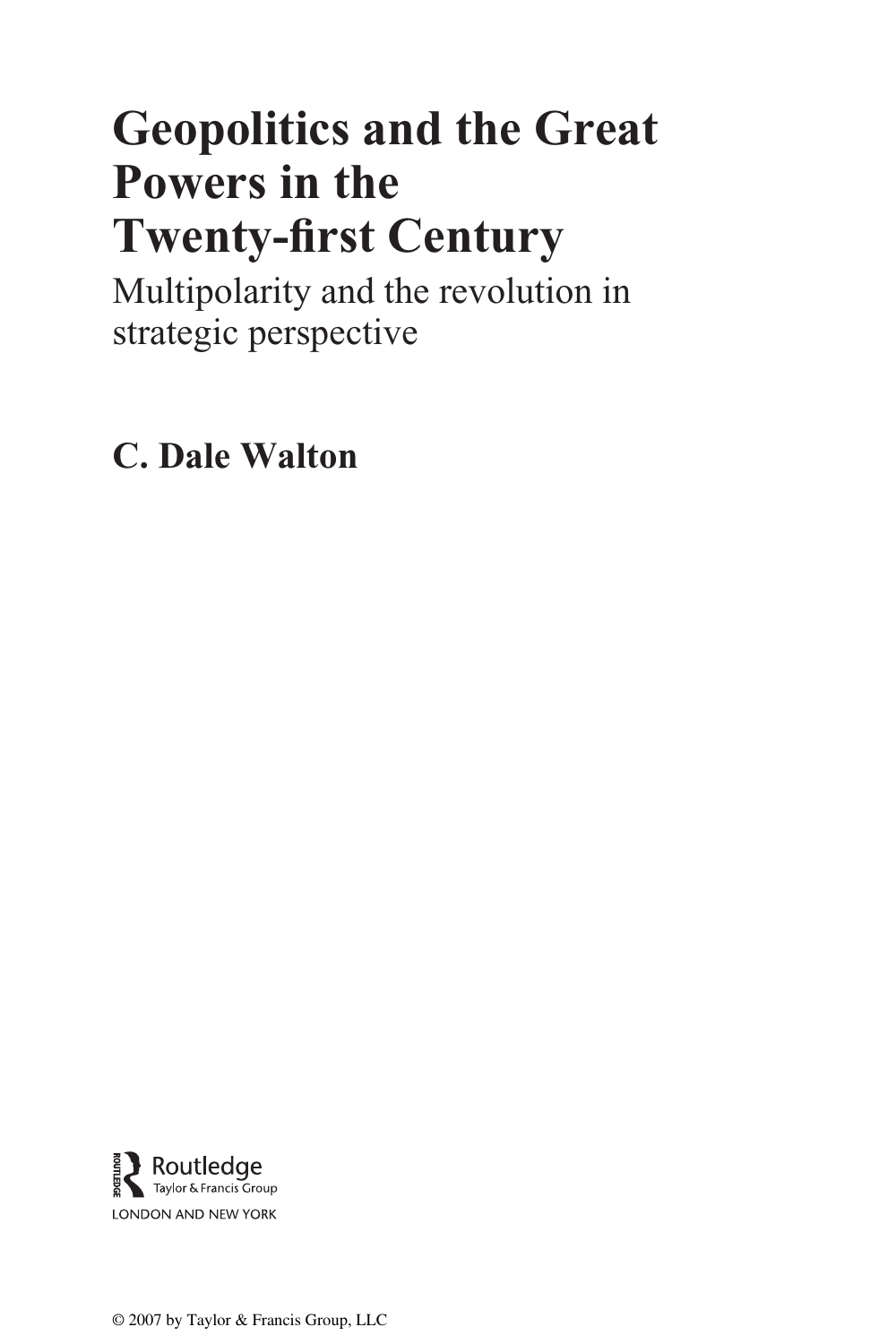First published 2007 by Routledge 2 Park Square, Milton Park, Abingdon, Oxon OX14 4RN

Simultaneously published in the USA and Canada by Routledge 270 Madison Ave, New York, NY 10016

*Routledge is an imprint of the Taylor & Francis Group, an informa business*

This edition published in the Taylor & Francis e-Library, 2007.

"To purchase your own copy of this or any of Taylor & Francis or Routledge's collection of thousands of eBooks please go to [www.eBookstore.tandf.co.uk.](http://www.ebookstore.tandf.co.uk/html/splash.asp)"

© 2007 C. Dale Walton

All rights reserved. No part of this book may be reprinted or reproduced or utilized in any form or by any electronic, mechanical, or other means, now known or hereafter invented, including photocopying and recording, or in any information storage or retrieval system, without permission in writing from the publishers.

*British Library Cataloguing in Publication Data* A catalogue record for this book is available from the British Library

*Library of Congress Cataloging in Publication Data* A catalog record for this book has been requested

ISBN 0-203-00473-6 Master e-book ISBN

ISBN10: 0-415-35853-1 (hbk) ISBN10: 0-203-00473-6 (ebk)

ISBN13: 978-0-415-35853-8 (hbk) ISBN13: 978-0-203-00473-9 (ebk)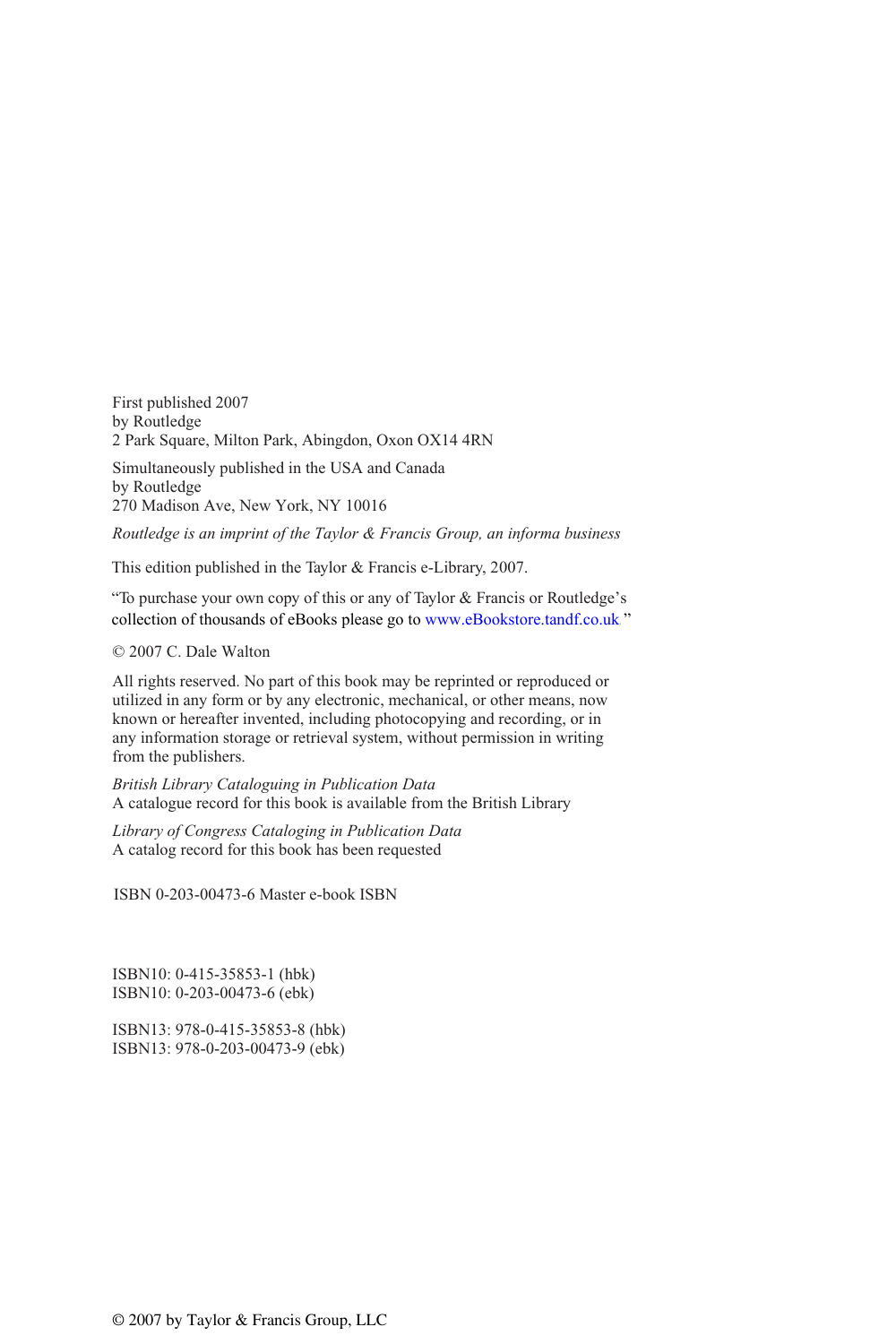**For Amy, My unrelated little sister**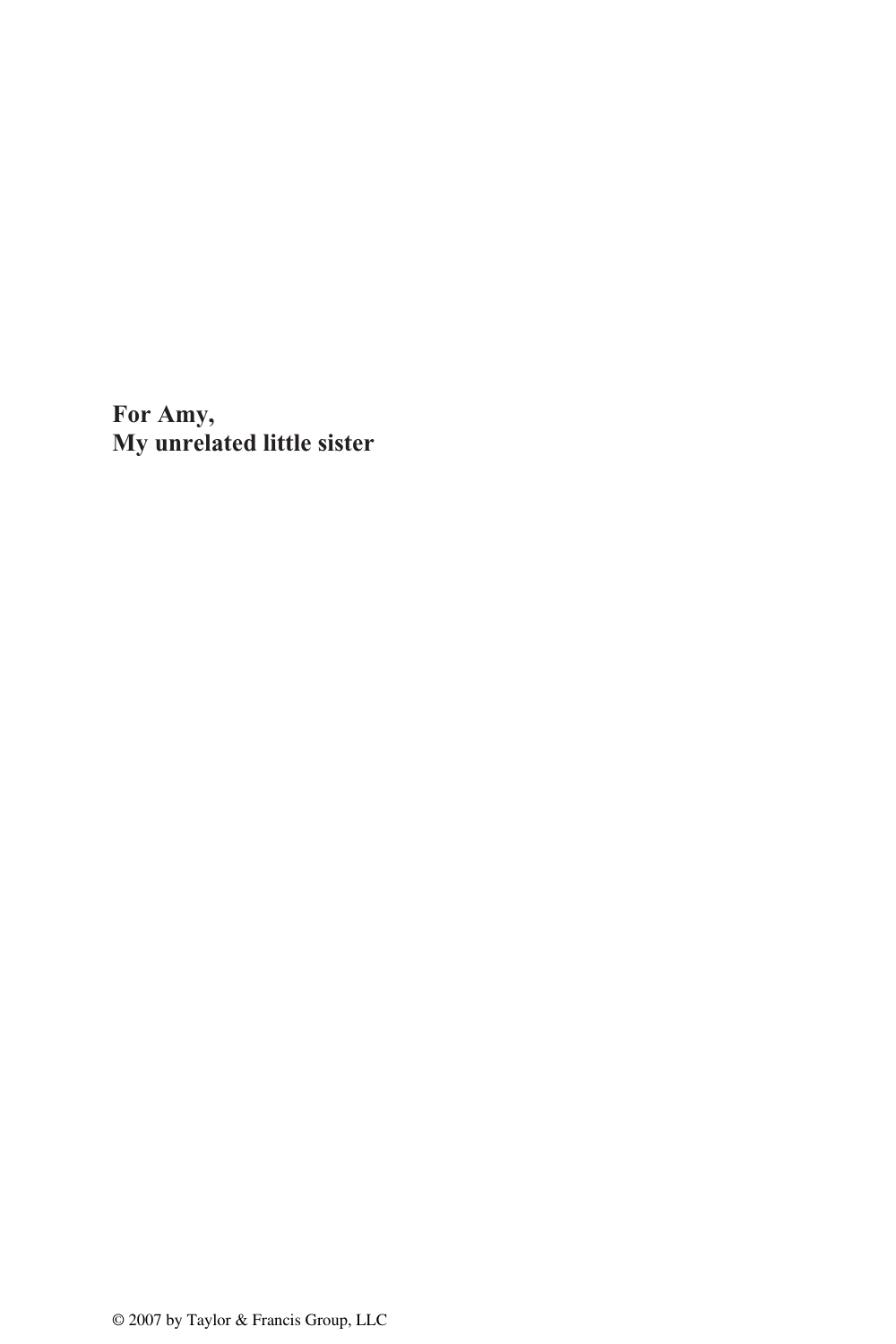### **Geopolitics and the Great Powers in the Twenty-first Century**

This book argues that in the twenty-first century Eastern Eurasia will replace Europe as the theater of decision in international affairs, and that this new geographic and cultural context will have a strong influence on the future of world affairs.

For half a millennium, the great powers have practised what might be called "world politics," yet during that time Europe, and small portions of the Near East and North Africa strategically vital to Europe, were the "centers of gravity" in international politics. This book argues that the "unipolar moment" of the post-Cold War era will not be replaced by a US–China "Cold War," but rather by a long period of multipolarity in the twenty-first century. Examining the policy goals and possible military–political strategies of several powers, this study explains how Washington may play a key role in Eastern Eurasian affairs if it can learn to operate in a very different political context.

This book also considers the rapid pace of technological change and how it will impact on great power politics. Considering India, China, the United States, Russia, Japan, and other countries as part of a multipolar system, this book addresses the central questions that will drive US policy in the coming decades.

This book will be of great interest to students of international security, military history, geopolitics, and international relations.

**C. Dale Walton** is Lecturer in the Department of Politics and International Relations at the University of Reading (UK) and managing editor of the journal *Comparative Strategy.*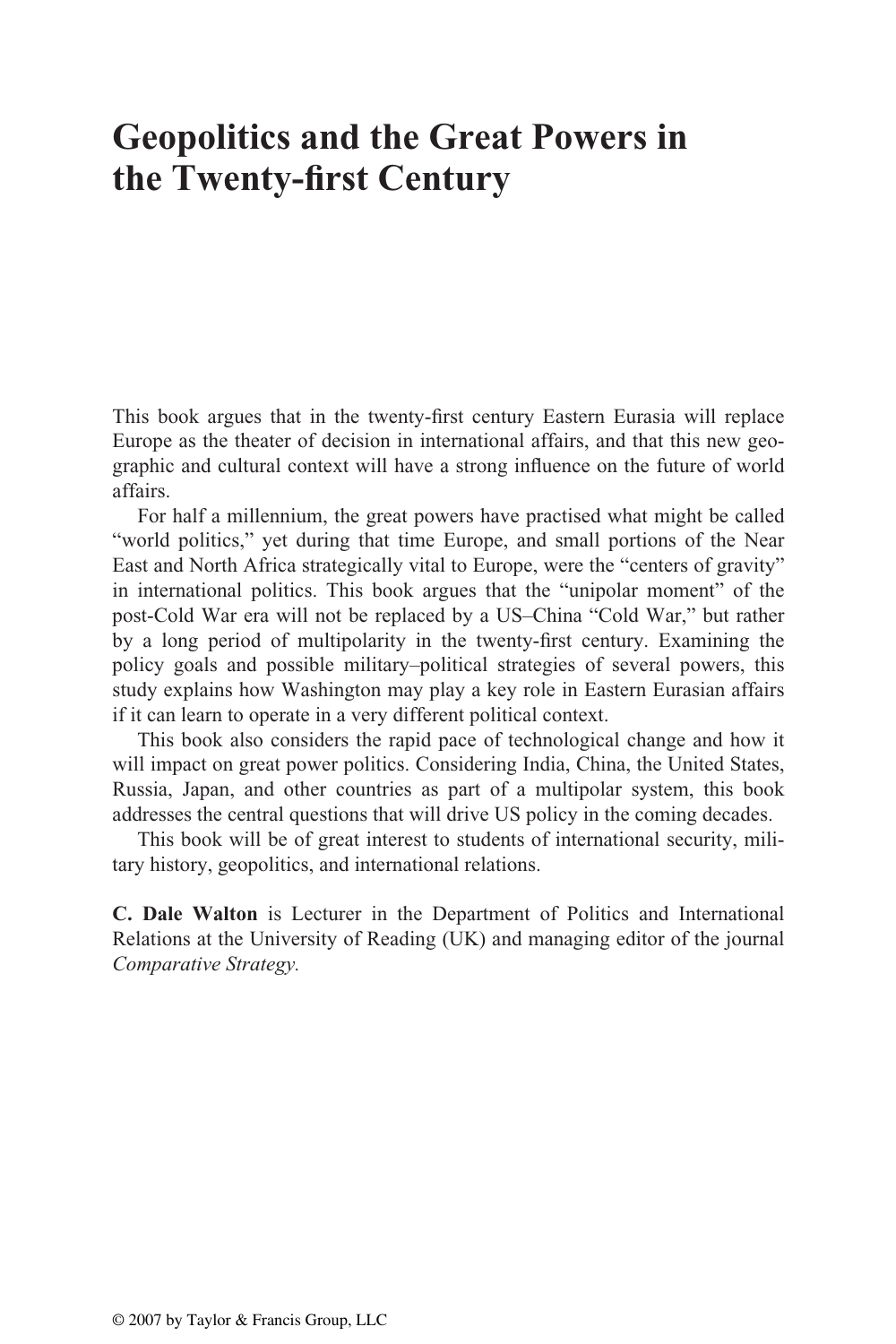# **Contents**

| <b>Introduction: new powers and old politics</b>               |  |
|----------------------------------------------------------------|--|
| Mackinder and the Cold War 1                                   |  |
| The death of the Columbian Epoch 3                             |  |
| The Post-Columbian Epoch 5                                     |  |
| The center of the action 7                                     |  |
| The revolution in strategic perspective 10                     |  |
| The argument 11                                                |  |
| Geopolitics in an uncertain world: the case for classical      |  |
| geopolitics                                                    |  |
| An unearned infamy: the reputation of classical geopolitics 15 |  |
| Geopolitics as counsel 16                                      |  |
| The usefulness of classical geopolitics 19                     |  |
| The enduring relevance of geography 20                         |  |
| A twenty-first century geopolitics 21                          |  |
| The Post-Columbian Epoch 24                                    |  |
| Conclusion: capturing the new Epoch 25                         |  |
| The geography of universal empire: the geopolitics of the      |  |
| <b>Columbian Epoch</b>                                         |  |
| Seeing one world, whole 28                                     |  |
| Strategic culture and geography 29                             |  |
| Strategic learning and the Post-Columbian Age 33               |  |
| The stakes: why the politics of Eastern Eurasia are of global  |  |
| Conclusion 37                                                  |  |
| importance 34                                                  |  |

*Acknowledgements* ix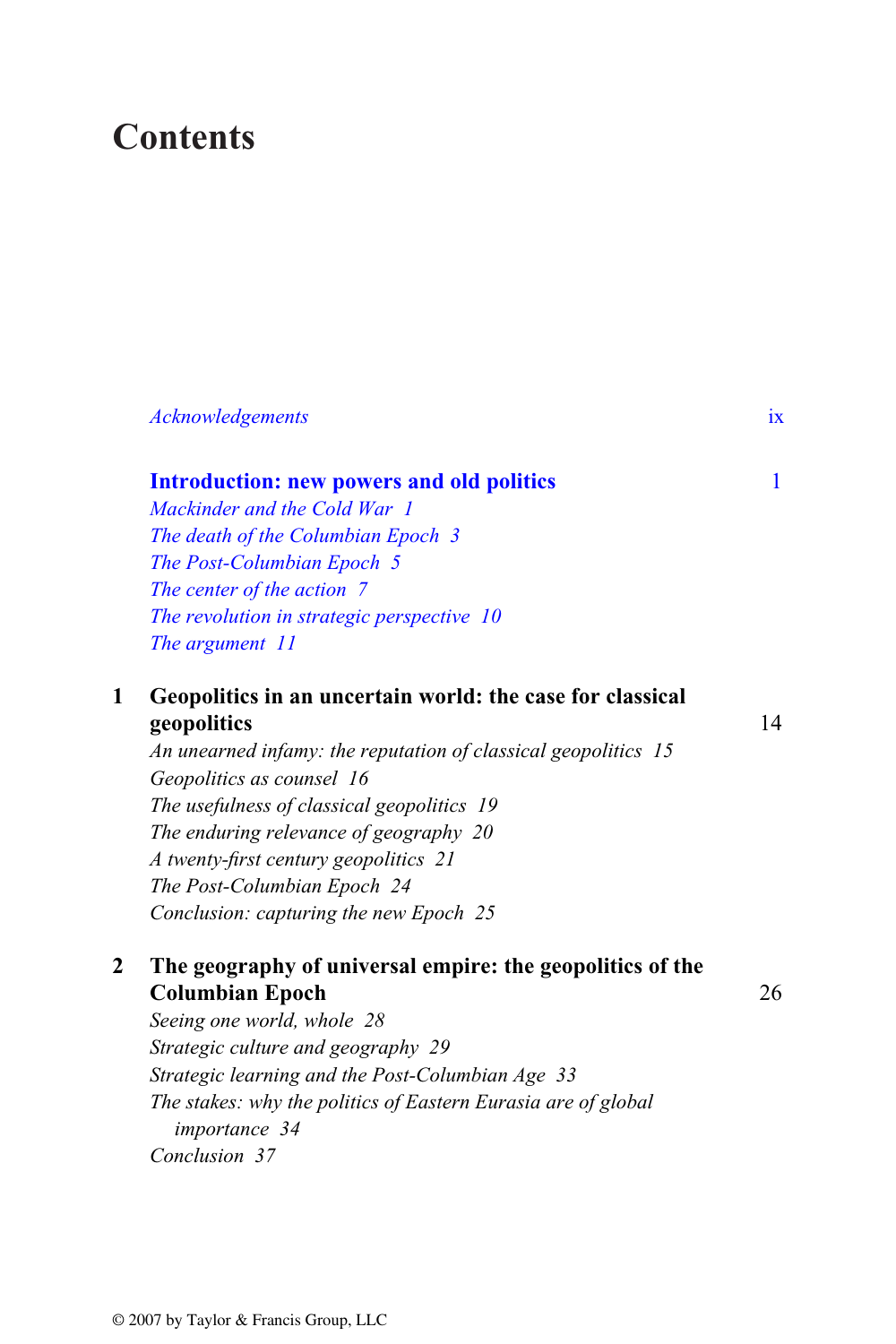| 3 | The Grand Casino reopens: multipolarity and<br>international politics                       |     |
|---|---------------------------------------------------------------------------------------------|-----|
|   | The short half-life of unipolarity 39                                                       | 39  |
|   | The character of multipolarity 40                                                           |     |
|   | Beyond bipolarity: the balancing of China 42                                                |     |
|   | The American factor 44                                                                      |     |
|   | Nightmare: the possibility of a great power axis 46                                         |     |
|   | Great and small power interactions 47                                                       |     |
|   | Conclusion 49                                                                               |     |
| 4 | Leviathan slimming: guarding American interests in a                                        |     |
|   | multipolar environment                                                                      | 50  |
|   | The Second American RMA 51                                                                  |     |
|   | The danger of resting on laurels 57                                                         |     |
|   | Rogues and suckers: the challenges of preeminence 58                                        |     |
|   | Leaving the Beltway: moving beyond unipolarity 62                                           |     |
|   | Comparing nineteenth-century Britain and twenty-first-century<br>America 65                 |     |
|   | Conclusion 71                                                                               |     |
| 5 | Strategizing without a license: the non-state challenge                                     |     |
|   | to world order                                                                              | 72  |
|   | The Islamist threat in context 73                                                           |     |
|   | Rise of the Lilliputians 77                                                                 |     |
|   | The great powers and the terrorists 82                                                      |     |
|   | Conclusion 85                                                                               |     |
| 6 | Strategy 2.0: great power competition in an era of                                          |     |
|   | technological revolution                                                                    | 88  |
|   | Faster, cheaper, better: the technological explosion 88                                     |     |
|   | The RSP and the next revolution in military affairs 89                                      |     |
|   | A thought experiment: the military application of artificial<br>intelligence to airpower 93 |     |
|   | The case for technological exuberance 96                                                    |     |
|   | Conclusion 99                                                                               |     |
|   | Conclusion                                                                                  | 101 |
|   | Geopolitics and the revolution in strategic perspective 102                                 |     |
|   | <b>Notes</b>                                                                                | 108 |
|   | Select bibliography                                                                         | 134 |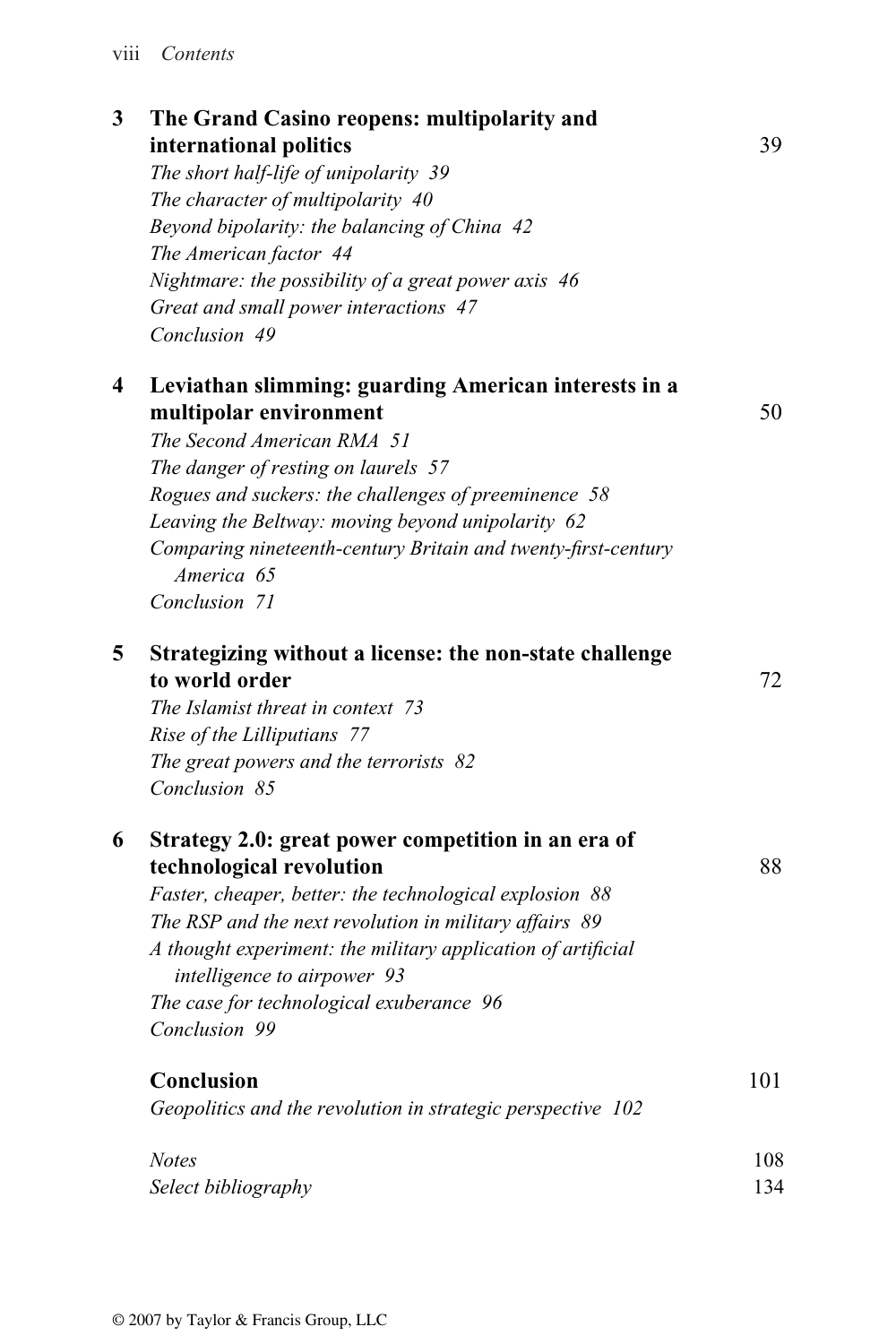### **Acknowledgements**

A multitude of friends and colleagues have contributed to this work, but Colin S. Gray deserves special mention for the enormous contribution that he has made to my education in matters geopolitical over the years. In addition, J.D. Crouch and Bill Rood contributed much to my perspective on geopolitics, as did many of the students in the postgraduate geopolitics course I taught at Missouri State University. I would also like to thank the numerous friends and fellow academics who have enlightened me on various issues, particularly Steve Cimbala, Chris Harmon, Tom Kane, James Kiras, Peter Pham, John Sheldon, Steve Rosefielde, Larry Serewicz, and Brad Thayer. Also, I thank Bill Van Cleave, a friend, mentor, and my longtime department head, for his support and encouragement over the years. He has contributed enormously not only to my own intellectual and career development, but to those of a seemingly-endless number of other academics and policymakers

Able research support was provided to me by several highly capable assistants: Caleb Bartley, Sage McLaughlin, Jackie Moseley, Steve Peterson, and Dave Walgreen. I also would thank Andrew Humphrys, my editor at Routledge, for his support throughout the publication process, as well as Geoff Sloan, who is both an editor of this series and a colleague at the University of Reading. Claire Dunstan has my thanks for her help in the editing, typesetting, and printing of the book. My kind-hearted wife, Shelley, not only accepted the annoyances intrinsic to being an author's spouse, but also contributed her skills as a proofreader.

As always, any errors solely are my own.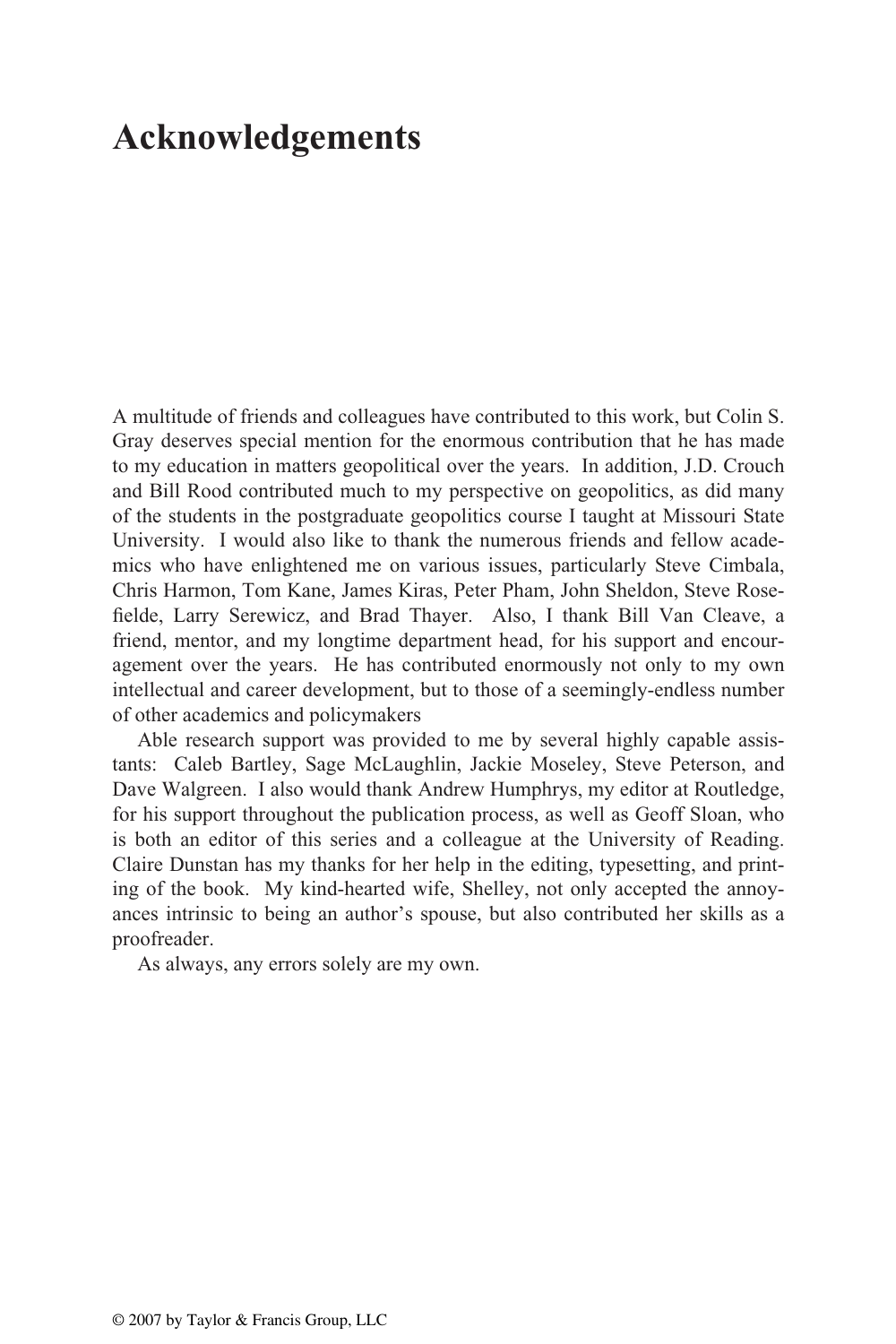# **Introduction**

### New powers and old politics

The chief purpose of this work is to argue that the world political system is presently undergoing a fundamental transformation. This change has two distinct, but related, aspects: the end of the era that the great geopolitician Halford Mackinder termed the Columbian Epoch to a Post-Columbian Epoch and the shifting of the geographical center of gravity in international politics from Europe to an area referred to herein as Eastern Eurasia. This book explores the broad implications for world politics of these tectonic changes, with particular attention to how the United States might cope with them and maintain its position as the preeminent power in the world despite the passing of its ephemeral "unipolar moment."1

In a paper presented to the Royal Geographical Society in 1904, Mackinder argued that the era of exploration, which he termed the Columbian Epoch, was ending, and that the world was becoming a "closed political system."2 At the same time, he warned, technology (particularly the development of intricate rail networks) was again making it possible for the Heartland – the core of Eurasia, the place from which, in previous centuries, wave after wave of nomadic invaders threatened the European Rimland – to menace the seapowers of Western Europe. In short, Mackinder believed that a long era was coming to an end, and that a new age, filled with peril, was being born.

This author contends that Mackinder was largely correct in his broad analysis, even if he was mistaken in certain specifics, and that his warning about the passing of the Columbian Epoch provides a good starting point for a geopolitical analysis of how world politics will likely develop in coming decades.

#### **Mackinder and the Cold War**

In retrospect, one might argue that there were two small but significant flaws in the analysis that led Mackinder to believe that the Columbian Epoch was imminently coming to an end, and that it would likely be followed by a period of Heartland supremacy over the European seapowers. First, he perhaps underestimated the capability of a mighty offshore seapower – the United States – to protect the declining European seapowers from the Heartland power. However, the history of the mid-twentieth century demonstrates just how close Mackinder's fears came to being fulfilled.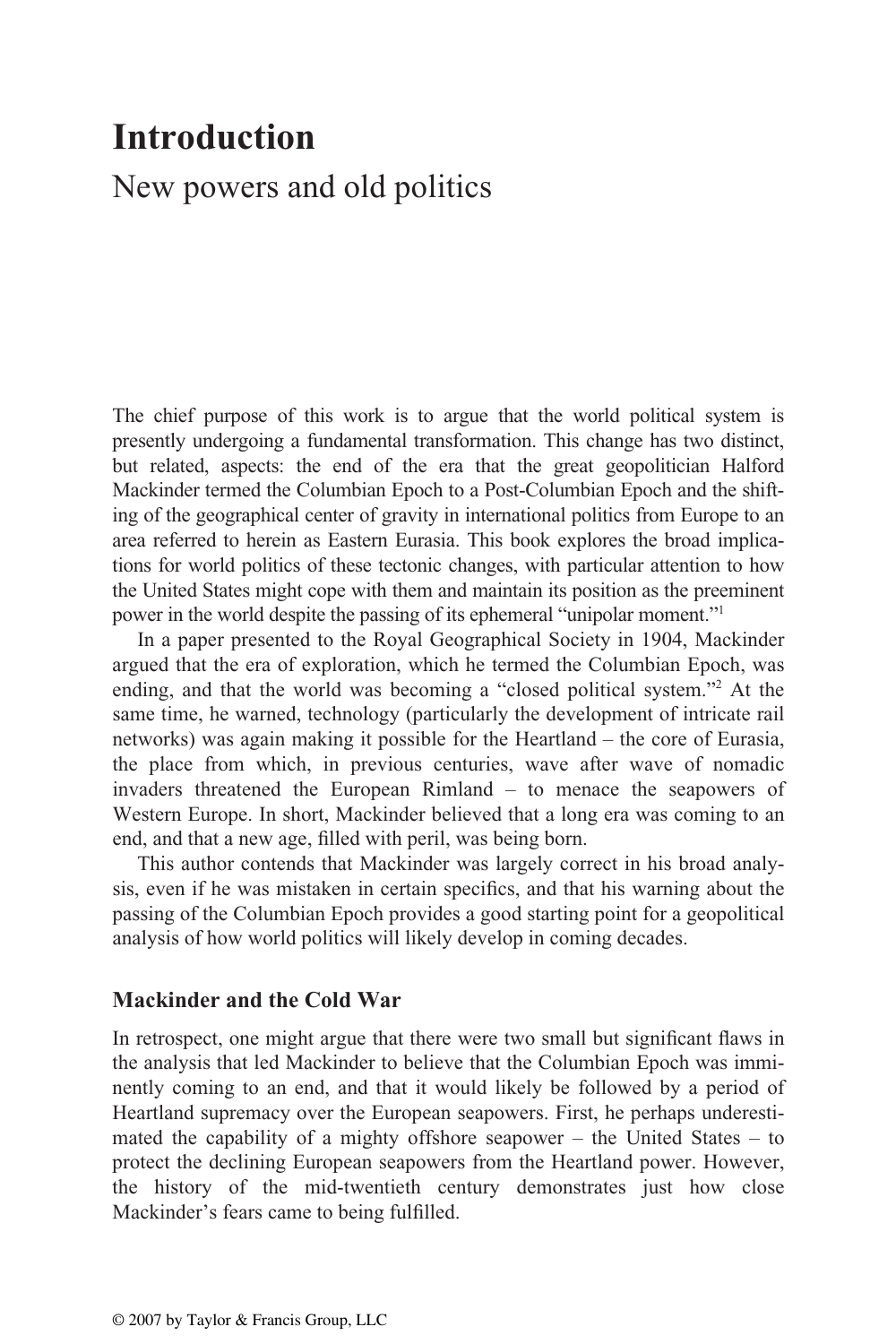#### 2 *Introduction: new powers and old politics*

Nazi Germany made a very serious, and quite nearly successful, attempt to unseat the Soviet Union as the Heartland tenant and make itself the master of Europe from the English Channel to the Urals. This vast superpower would have commanded the majority of the world's industrial production, a very sizable chunk of its manpower, and all the natural resources necessary eventually to establish itself as the hegemon of the entire planet. Berlin failed catastrophically in this enterprise, and as a result the Red Army was able to flow out of the Heartland fortress and fill the power vacuum created in East–Central Europe by the destruction of Germany and exhaustion of France and Britain. As it consolidated its control over its new colonial possessions, Moscow kept its economy on a war footing and appeared poised to expand westward. The United States, however, effectively chose to abandon permanently its usual isolation from Continental politics and act as the protector of those European countries that had not yet been absorbed into the Soviet imperium. The result, of course, was the Cold War, and the United States successfully held Moscow at bay until the Soviet Union expired and the bulk of the Heartland was inherited by a reborn, but relatively weak, Russia.

Mackinder's second omission is intimately related to the first: he paid insufficient attention to the possibility that, while technological developments had placed the seapowers in a vulnerable position, further advances might serve to provide them with new and powerful defenses. A number of critical technological advances occurred in the mid-twentieth century: nuclear (and later thermonuclear) weapons, long-range bombers, and, eventually, intercontinental ballistic missiles (ICBMs) and submarine-launched ballistic missiles (SLBMs) were all developed and fielded. For the first time, immense damage could be done to the interior of the Heartland without a single soldier setting foot on its soil. The fact that it was the United States that enjoyed a technological lead during the early part of the Nuclear Age likely is highly significant; one shudders when contemplating how world history might have developed if the USSR had held an atomic monopoly during the critical years of the late 1940s. Again, if Mackinder was wrong, it was only by a little, and it is very easy to imagine how a Hitler or a Stalin might have been able to leverage control of the Heartland and thus gain mastery over the world.

Mercifully, however, the West survived, and even thrived. Despite its traditional reticence to involve itself in Eurasian affairs, the United States proved to be a surprisingly competent protecting power. However, it should be remembered that it was not merely the competence of the United States that determined the outcome of the Cold War; the shortcomings of the Soviet Union were equally important. Despite their Leninism, and even after they had built an awesome nuclear arsenal while still maintaining an overwhelming conventional advantage against the North Atlantic Treaty Organization (NATO), Soviet leaders never could quite bring themselves to do that for which they were supremely well-prepared, invading Western Europe. Moreover, despite possessing the resources of the Heartland, the Soviet Union proved unable to compete over the long term with a superpower foe possessing a far more efficient free market economy.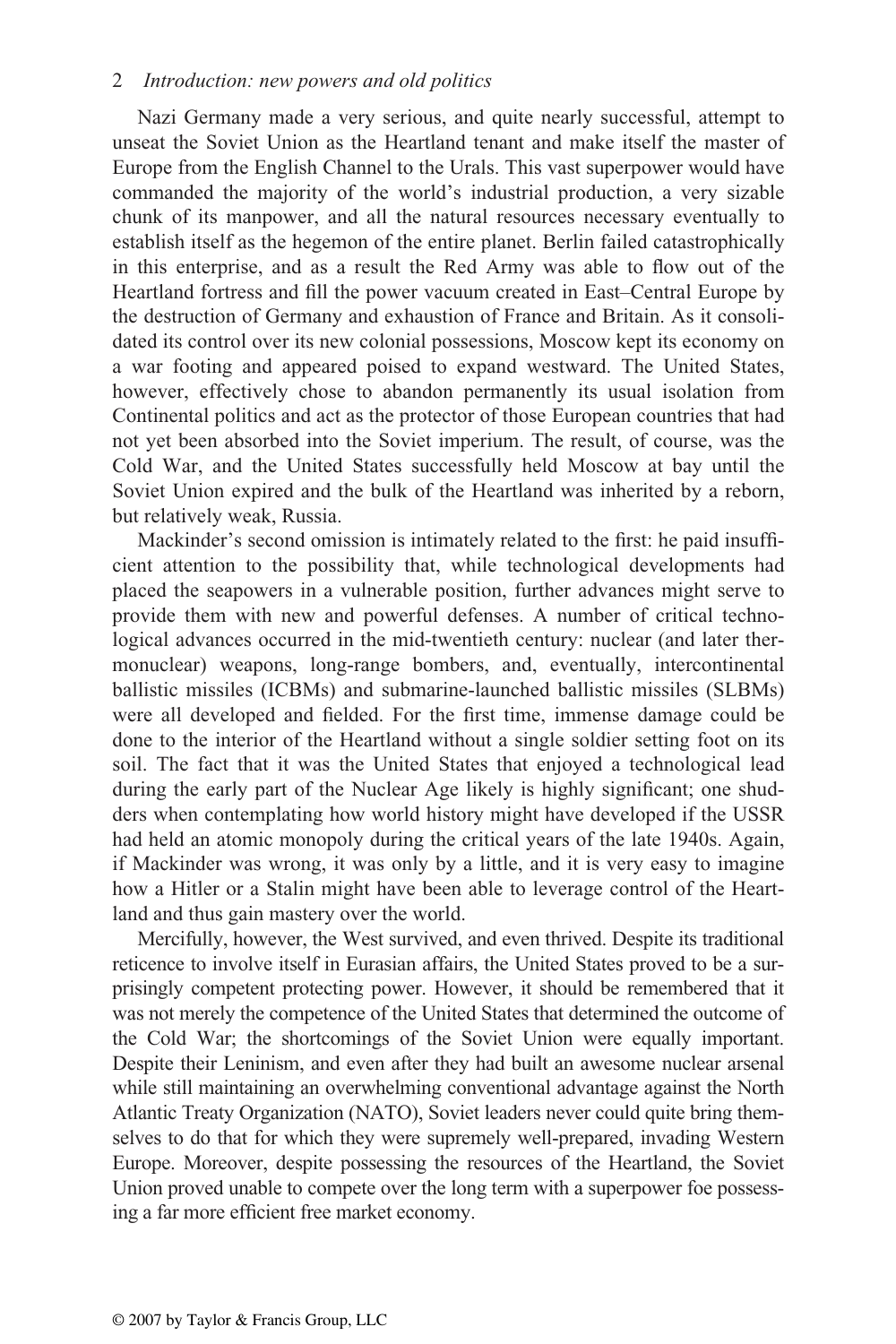Although the militarily overmuscled Soviet state collapsed internally, this was not foreordained. There is no iron rule of history holding that empires must stand idle while more nimble foes beat them – indeed, such behavior is unusual, especially for a polity as well-armed and unashamedly aggressive as the USSR. Under proper circumstances, the Cold War might have been nothing more than an interwar period akin to that between the first two world wars; indeed, it is likely that in the months before his death Stalin was laying the groundwork for an eventual war against the United States.3 American leaders do deserve credit for implementing a containment policy that proved successful, but it would be naïve to assume that because their policy *did* work that, therefore, it *had* to work. Soviet leaders *chose* not to initiate a third world war, just as surely as Hitler decided to launch World War II, under conditions that arguably were far less favorable to Germany than those that Moscow enjoyed in, say, the late 1970s.

Of course, it is also possible that a Soviet adventure in Europe would have ended in Moscow's defeat or a nuclear exchange so great as to shatter the two superpowers, as well as many other states. The purpose, herein, is not to argue that Heartland dominance of Eurasia was well-nigh foreordained, but somehow, miraculously, avoided. Rather, the seapower-oriented NATO alliance triumphed thanks to some combination of specific economic, military, and other advantages, the wisdom of its leaders, and simple good luck. The key point is that even before World War I Mackinder saw a threat emanating from the Heartland that was very real; his concern that a motivated Heartland tenant might emerge as the hegemon of Eurasia was valid, and the fact that he understood this threat before Germany even had made the first of its two bids for Heartland dominance, and long before the Cold War, showed extraordinary foresight.

#### **The death of the Columbian Epoch**

Because the seapowers proved more resilient than Mackinder thought likely, the Columbian Epoch did not end in a disastrous *Götterdämmerung*, and a cruel new era of German or Soviet world hegemony did not emerge. Instead, the period from approximately 1914 to 1991, particularly the years from 1945 onward, should be seen as one of Epochal decline – the slow degeneration of the Columbian Epoch and the transition to a new era, which is referred to herein as the Post-Columbian Epoch, a term that Mackinder himself used (albeit with a slightly different timeframe in mind). During these years, a long-enduring Eurocentric multipolar great power system finally disintegrated, the victim of a series of political earthquakes that resulted from tectonic pressures that had been building for centuries.

The first of these events was World War I. Despite the damage that it inflicted on the continental powers, the war itself did not destroy the multipolar system. The war and its aftermath did, however, lay the groundwork for the collapse of the old order (of which multipolarity was a critical aspect). The war killed, outright, two relatively weak, but nonetheless important, players in the European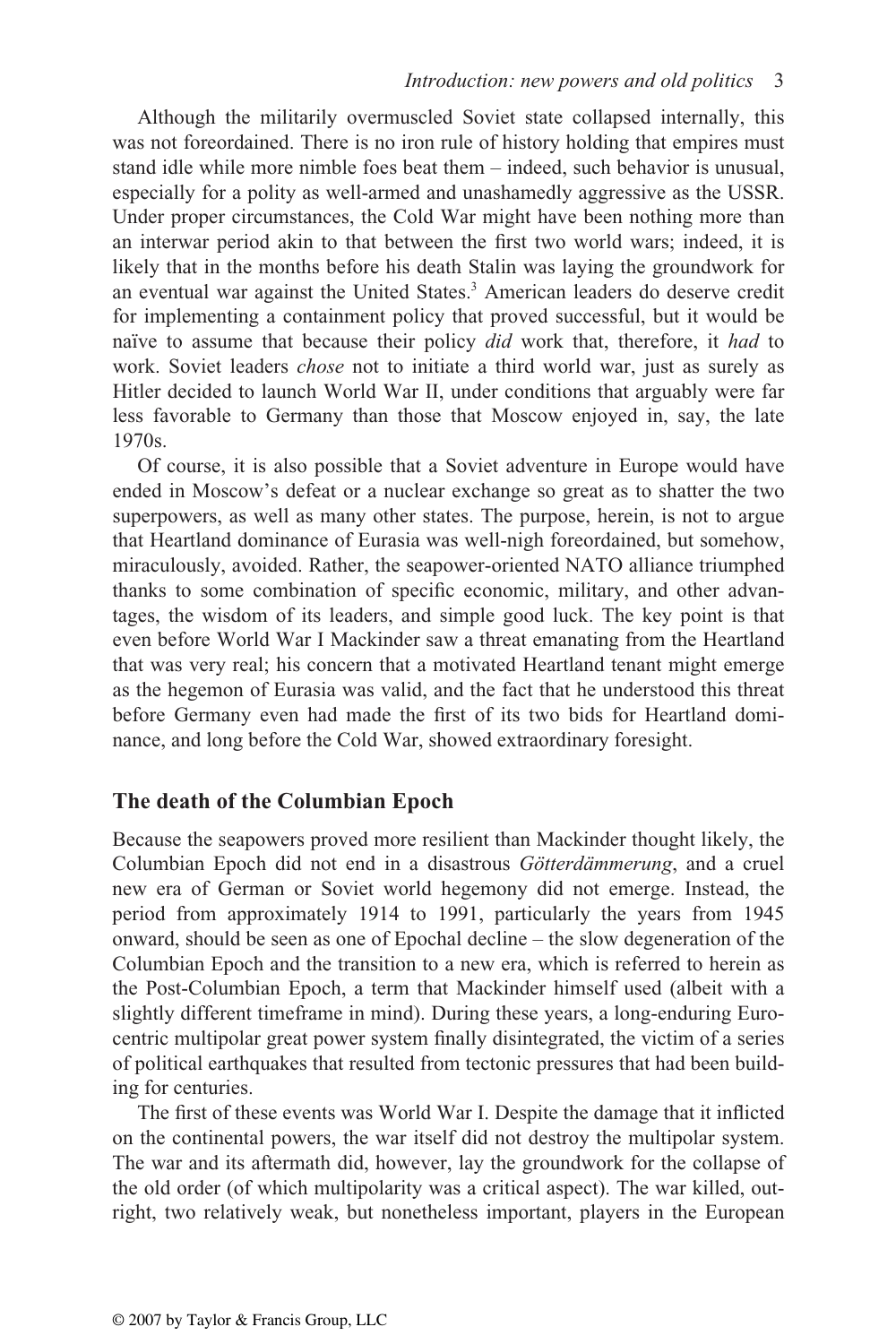order, the Austrian and Ottoman Empires, and indirectly replaced the Heartland tenant with a new and more dangerous one, as the Russian Empire transformed into the Soviet Union. The latter transition is particularly notable. Russia was always somewhat of an odd duck in the European system, Christian and thus more-or-less recognized (unlike the Ottoman Empire) as a "proper" European power, but with a culture and history strikingly different in many respects from that of Central and, especially, Western Europe. Yet, with the transfer of power to the Bolsheviks, Russia became, paradoxically, both more and less "European." It was more European in the sense that it had thrown off its rather outmoded monarchal autocracy and replaced it with a system based on the supposed cutting edge in Western thought – Marxist scientific socialism, a mode of socio-political organization that, in the eyes of its many proponents, was the inevitable (and enticing) future. Russia had, however, become less European in the sense that it had now clearly set itself against the institutions and governments of the West, creating a Soviet Civilization intended to supplant its Western predecessor.

In the aftermath of the Great War, other "new modes and orders" (to borrow Machiavelli's phrase) developed. Fascism, which is often presented as the antithesis of Communism but more accurately is described as its intellectual first cousin,4 emerged in Italy, and National Socialism, a particularly malevolent fascist variant, developed in Germany.<sup>5</sup> In the ensuing World War II, control of the Heartland was contested by two powers of the very kind that Mackinder most feared. Previously, he had expressed his concern that the Heartland would fall under the control of a power sufficiently competent to organize the Heartland's resources efficiently, and ruthless enough then to use those resources to gain hegemony over all Eurasia.6 Both the USSR and Germany potentially fitted this description. Although Germany presented the greater immediate threat to the states of Western Europe, the outcome of World War II was hardly reassuring. Throughout the Columbian Epoch, a mutipolar system had endured on the European continent; despite occasional changes in the lineup of players (Spain and the Netherlands dropping from the ranks of the great powers, for example) the system remained fundamentally unchanged. The events of the first half of the twentieth century, however, smashed this apparatus beyond all repair. The war catastrophically damaged the international status of the Axis Powers. An invaded and partitioned Germany obviously had been removed from the ranks of the great powers; Italy, which had never actually been a great power but had pretended to that status, was reduced to a punchline for jokes about military incompetence; and Japan, the only non-European great power other than the United States (and, in any case, never more than a marginal player in events in Europe) was forced to renounce war as an instrument of state policy. The irreversible decline of Britain and France was not immediately and overwhelmingly obvious – a reality attested to by the fact that both powers have permanent seats on the UN Security Council – but it soon became clear that both countries were no longer great powers in any reasonable sense of the term.

It should be emphasized that it was not inevitable that multipolarity would be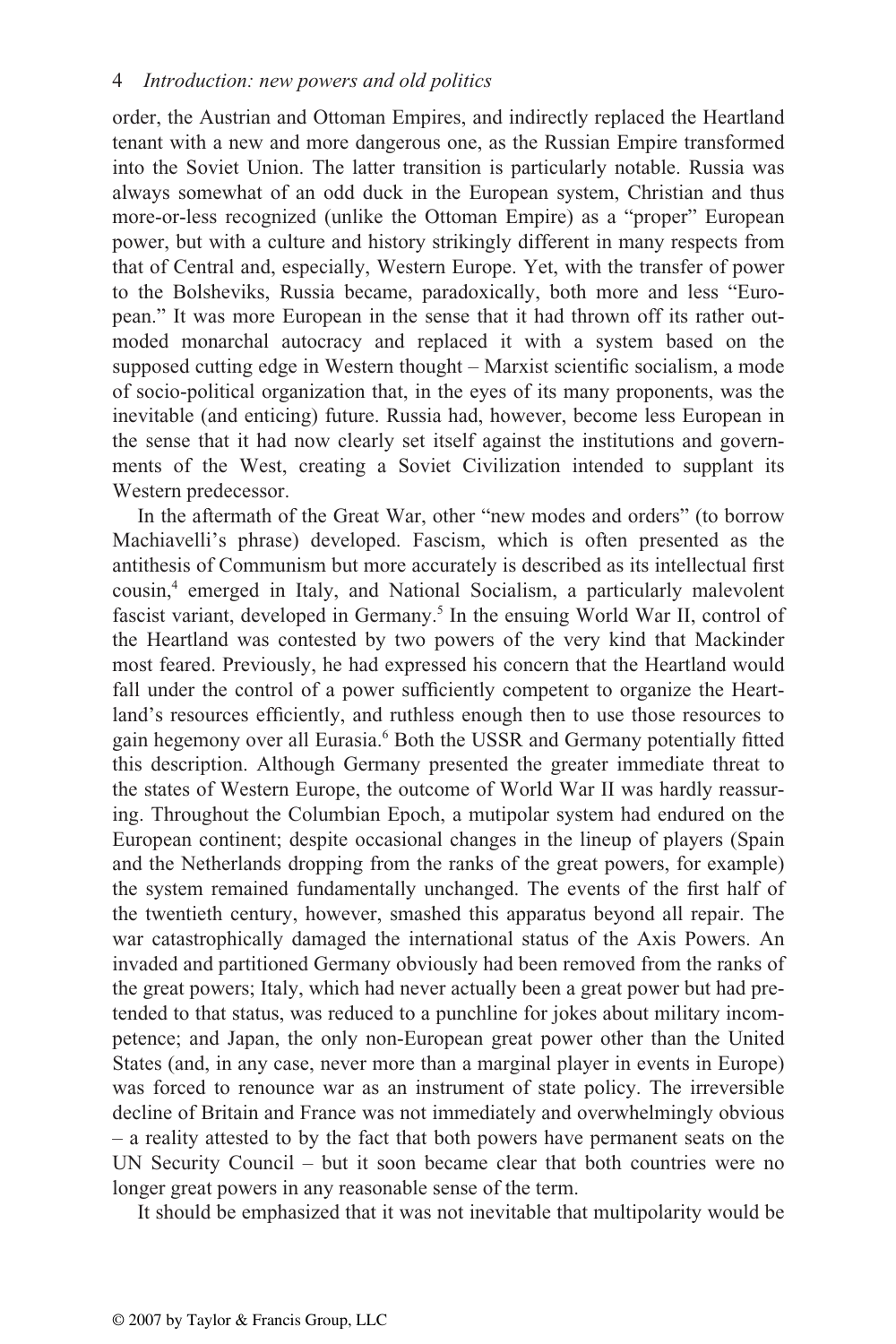replaced by a bipolar system with two superpowers; there was no geopolitical clock that was predestined to strike midnight in 1945. Throughout (and even before) the period under discussion, human actors made decisions that sped the collapse of multipolarity. If they had made different decisions, it is entirely conceivable that multipolarity would have endured even to today (and, indeed, that the Soviet Union itself would never have come into existence). Any notion that bipolarity eventually *had* to take hold because Washington and Moscow were simply so much larger in population and resources than countries such as Britain, France, and Germany is excessively reductionist. Moreover, such thinking ignores the vitally important ways in which smaller powers can shape the international political landscape. For example, a Germany that had not been exhausted by its mad adventure of 1939–1945 would have been a very different power, as would Britain and France if they had not expended much treasure building oversized colonial empires of dubious strategic value, then proceeded to spend vast resources in two exhausting wars, and followed these decisions by implementing expensive domestic welfare schemes. Indeed, it is all too easy to forget the proximate cause of World War I itself: the Austrian Empire, a great power clinging to that status by the tips of its fingernails, felt it necessary to make war on Serbia in order to protect its interests in the Balkans and its national prestige. The actions of such lesser powers as Romania, Italy, Serbia, Bulgaria, and the Ottoman Empire played a considerable role in shaping the international security environment during and after  $1914<sup>7</sup>$  a fact that should be kept in mind when pondering the dynamics of a multipolar environment.

Nevertheless, the destruction of the multipolar order was the outcome of the cataclysms of the early twentieth century, and the resulting bipolar Cold War is best understood as the "deathbed era" of the Columbian Epoch. *Central and Western Europe remained, strategically speaking, the geographical center of great power competition, but the most powerful polities no longer were inhabitants of that region – they were outside powers, not* of *the European Rimland, but acting* on *it.* The struggle over Europe was still the struggle for the world (a theme explored in greater detail in Chapter 2), but the age of Central and Western European primacy had passed.

#### **The Post-Columbian Epoch**

It is argued, herein, that the Columbian Epoch ended in a rather bizarre anticlimax on Christmas Day 1991, when the USSR was officially dissolved; the Communist Heartland tenant, which throughout its existence had been paranoid about the danger that outside powers presented to it, committed suicide. Using this precise date as a cutoff admittedly is arbitrary; Epochal shifts are not instantaneous. Italian sculptors and painters did not all wake up one morning and begin creating beautiful art because the Renaissance officially had begun; similarly, in many respects the international security environment changed little with the formal collapse of Soviet power. Nonetheless, the 1991 date is a good boundary line for two reasons. First, the Soviet Union made a serious bid to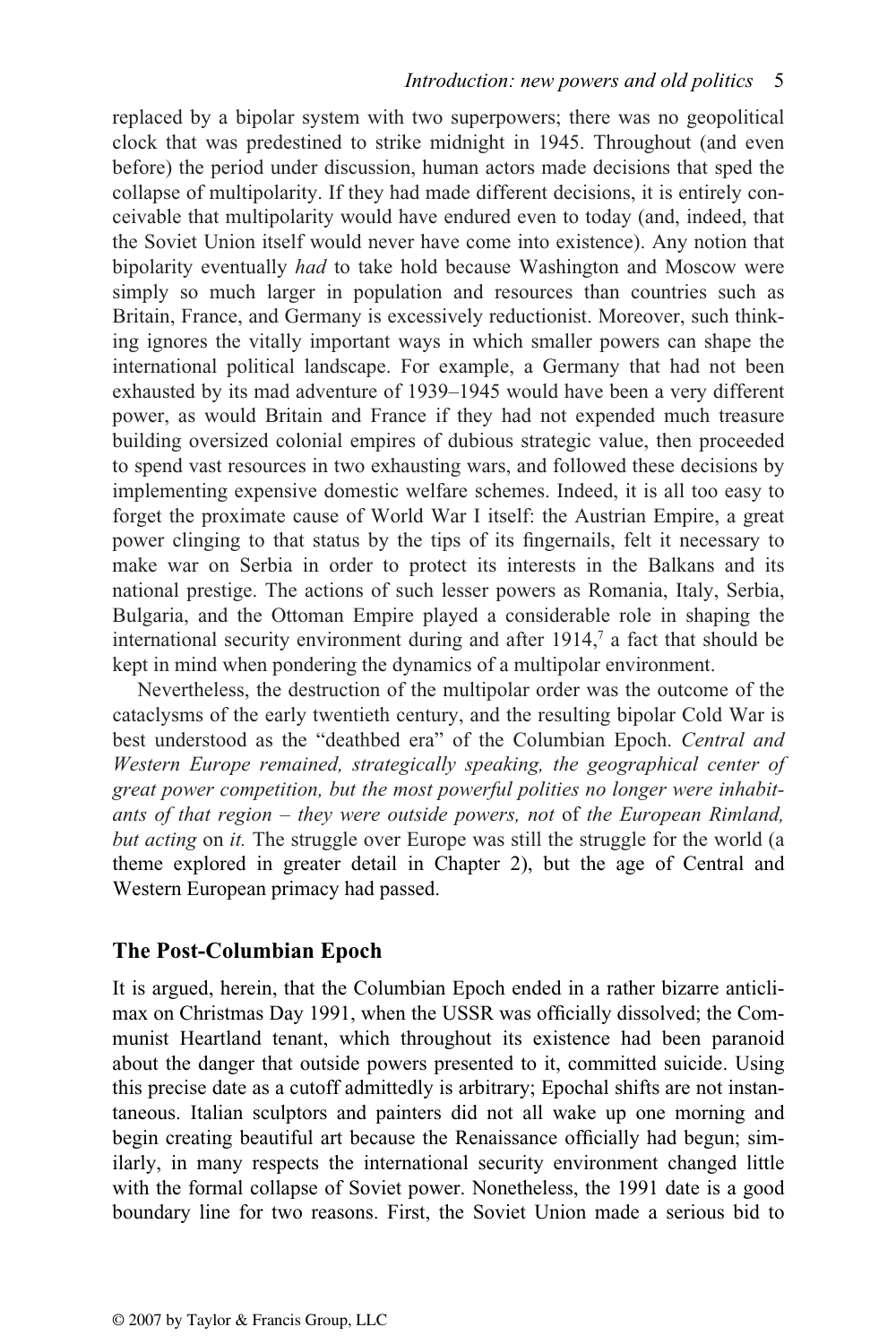become the sole global hegemon, but its Russian successor cannot plausibly accomplish such a goal (although Russia conceivably may be part of a future coalition that will seek world hegemony). This is a geopolitical change of no small import – at least for the time being, the Heartland power presents little threat to any Western industrialized country, much less to Eurasia as a whole, when it is acting alone. Second, the end of bipolarity opened the way for American dominance in world politics – a period of unipolarity.

This unipolar system will not long endure. The Cold War was a time of transition out of an Epoch generally marked by multipolarity; the current unipolar era is a transition period into another Epoch that will also, generally, be multipolar. Moreover, American unipolarity will not last nearly so long as the Cold War did; already it is crumbling (witness the international opposition to the war in Iraq), and in no more than a couple of decades the international system again will be marked by a robust multipolarity. The Post-Columbian Epoch will, however, in some respects be radically different from its predecessor.

First, and central to the argument of this work, the geographic center of world politics will be Eastern Eurasia, a region (or, perhaps more accurately, a "metaregion") which includes both the Asia-Pacific and South Asia. Its western border can be envisioned as a line running from Pakistan to China's border with Kazakhstan, and then dividing the Central Siberian Plateau from the Western Siberian Plain; to the east, it is easiest to imagine its border as the 180°E longitudinal line (save for a small piece of Siberia east of this line, which should also be considered part of the region). Thus, Japan, Indonesia, Australia, and New Zealand are contained in Eastern Eurasia.

This population of Eastern Eurasia and its commercial importance (which continues to grow rapidly) alone would make it vitally important, but the region's geopolitical significance results from more than demographic and economic statistics. Critically, it is emerging as the core of world political struggle  $-$  the home to a majority of the great powers,<sup>8</sup> and the place where the most vital political struggles of this century will occur. It was not coincidental that the two world wars (and before that, the Seven Years' War and other conflicts of worldwide significance) were centered in Europe, as events in that region shaped those worldwide – to achieve hegemony in Europe was a prerequisite to world hegemony.

At this point, it is useful to consider the intellectual contribution of the great Dutch-American geopolitician Nicholas J. Spykman, whose ideas differed from Mackinder's in several key respects. Most importantly, for the purposes at hand, Spykman reversed Mackinder's assumption that control of the Heartland was the prerequisite to control of the world. In this conception, control of what Spykman referred to as the Eurasian Rimland (roughly analogous to Mackinder's Inner or Marginal Crescent), was in fact the key to world power. Spykman was ahead of his time; he very likely overestimated the power potential of the Rimland at the time that he was writing, while underestimating the significance of the Heartland. When Spykman died, in 1943, Western and Central Europe was approaching strategic exhaustion, while the Asia-Pacific region (with the obvious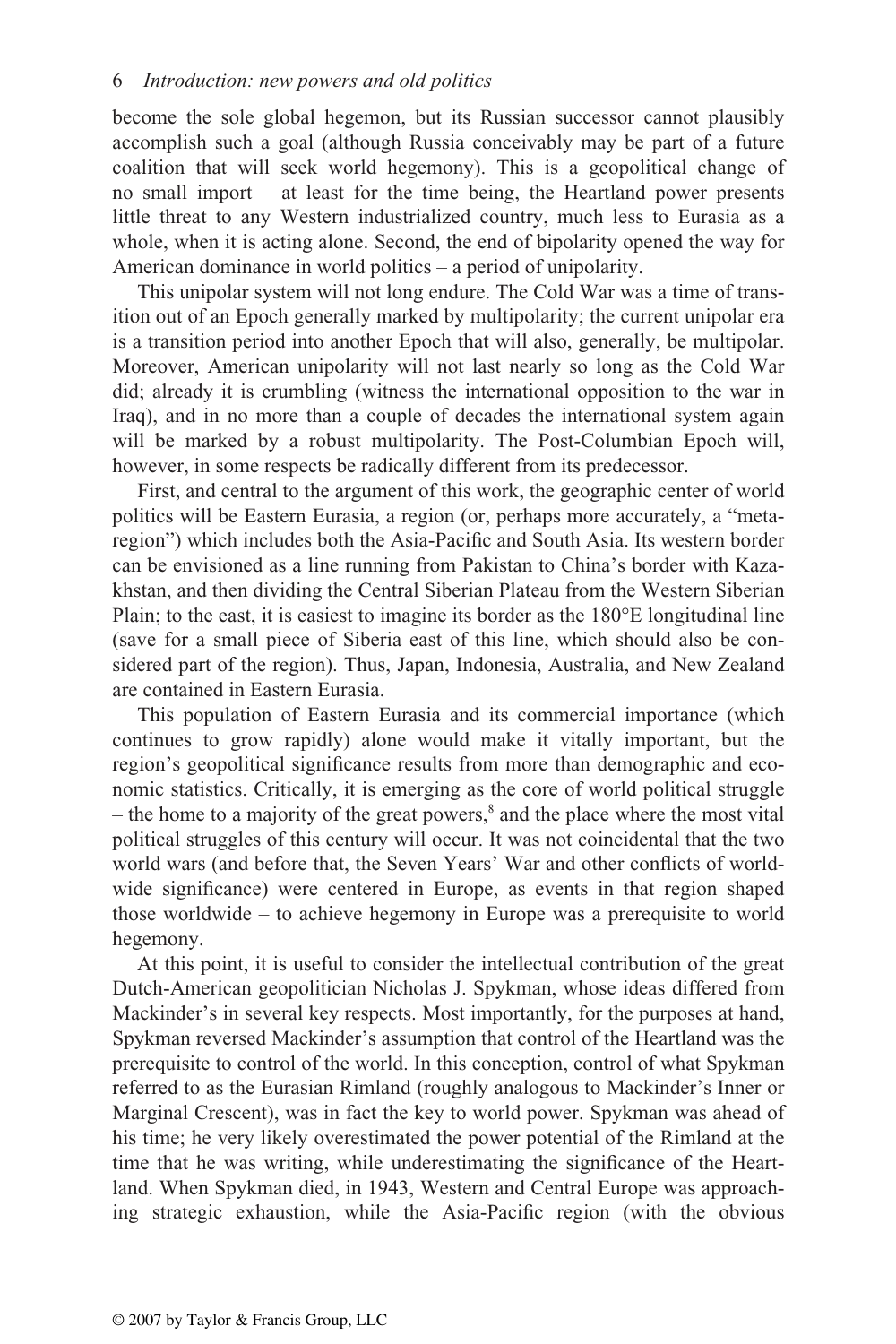exception of Japan) was not yet a major center of world political power. The Soviet collapse and the rise of China and India, however, have made Spykman's vision increasingly relevant, while diminishing the salience of Mackinder's.<sup>9</sup> In this century it is quite likely that the former's response to the latter's arguments regarding the struggle between the Eurasian heartland and its periphery – "If there is to be a slogan for the power politics of the Old World, it must be 'Who controls the rimland rules Eurasia; who rules Eurasia controls the destinies of the world' $"10 -$  will be a guiding geopolitical principle.

The Heartland certainly is still geopolitically significant, but it is now most unlikely that control of that area can be leveraged into control of the world. Rather, we are entering a period akin to the early part of the Columbian Epoch in several respects. A number of great powers will compete in a very fluid political arena; for reasons subsequently described in detail, one should not expect "hard" alliances of the kind that marked the Cold War. Moreover, sheer mass will not guarantee success in the new political environment; as in the early Columbian years, intellectual nimbleness and a willingness to adopt new technologies (and accept the risks that accompany those technologies) will be vital. Indeed, one might describe the emerging era as "the Columbian Epoch on fastforward" – powers will have to be enormously versatile and ruthless to compete successfully in an environment in which technological, social, and economic change will occur far more rapidly than at any previous time in human history. History's scrap heap will grow taller in the coming decades as flawed ideas and failed polities are piled onto it. Those powers that compete successfully, however, will receive the rewards of security, prosperity (on a scale that most humans living today barely can conceive), and an opportunity to shape the future of humankind.

#### **The center of the action**

As Europe was in previous centuries, Eastern Eurasia will be *the* major center of geopolitical activity in this one. It is here that states will struggle for regional dominance and, ultimately, world power. Eastern Eurasia is the most economically, geographically, and strategically significant area of the world, and the only one of the three most important global geographic centers of power that is politically "up for grabs."

Of the two other centers of world economic and political power, one is overwhelmingly dominated by the United States and the other is consolidating both politically and economically. The North America Free Trade Area (NAFTA) is strategically stable, save for relatively minor issues, such as guerrilla violence in southern Mexico and the possibility that Quebec will secede from Canada; in any event, these and similar problems do not threaten Washington's dominant position in North America. The institutions of the European Union (EU), on the other hand, increasingly dominate Europe. Recent setbacks to the European project notwithstanding, it is entirely possible that Brussels *eventually* will succeed in its long-term goal of consolidating economic and foreign policy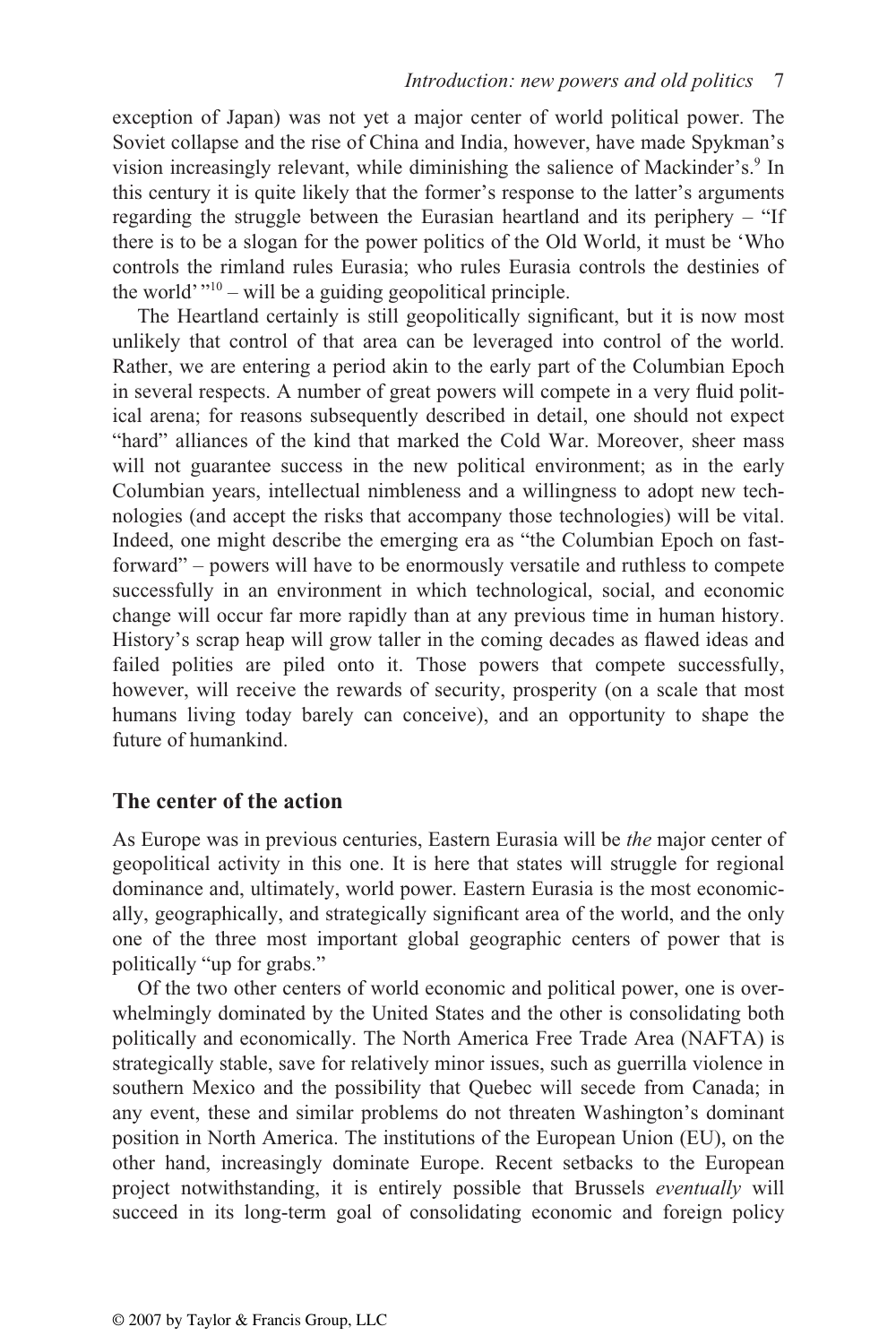authority. However, even if the EU should collapse entirely (a most unlikely prospect), that still would not necessarily undermine European peace: its peoples appear to lack the stomach for another great war, and those states that could conceivably vie for power, such as Germany, France, and Britain, are not violently antagonistic toward each other. At the same time, Russia, presently, is too weak to threaten EU members and appears to have abandoned Soviet fantasies of conquering Europe outright. It is only in the Balkans, at the margins of Europe, and to the south, in simmering North Africa, that serious violence threatens in the foreseeable future. Nevertheless, turmoil in those areas would not fundamentally undermine the strategic order that reigns in Western and Central Europe.

Many of the countries in other regions of the world – sub-Saharan Africa, Latin America, Central America, Central Asia, and the Middle East – contain important resources, straddle trade routes, or are otherwise strategically noteworthy. However, none of these areas has the compelling combination of wealth, population, and strategic geography that would make them likely arenas for great power competition with the highest stakes.<sup>11</sup> Obviously, much of the world's energy reserves are contained in the Middle East and Central Asia, but great power competition in central Eurasia will be of a different character than on its eastern rim.

In the central and south-central portions of Eurasia, outside powers attempt to influence the availability, movement, and price of energy resources; additionally, the United States takes a special interest in the continued survival of a close ally (Israel) and the development of stable, America-friendly governments in Iraq and Afghanistan. These are important questions, but they are secondary to the struggle over hegemony in Eastern Eurasia – the relative place of great powers at the high table of international politics will be decided in the latter contest. If China emerges as the undisputed hegemon of Eastern Eurasia (a farfrom-certain outcome, for reasons discussed in detail in Chapter 4), it will not only be the predominant power in Asia, but clearly the greatest power in the world.

Eastern Eurasia today includes four countries that plausibly might be described as great powers (India, Japan, China, and Russia), $12$  as well as a panoply of medium powers, several of which are wealthy and technologically advanced (including South Korea, Australia, and Taiwan). Many of the world's goods are produced, and much of its energy and food consumed, $^{13}$  by the billions of people who live there, and the region certainly is not receding in importance.

In the Columbian Epoch, the character of the international system and the status of its individual players were decided in Europe. In the current age, Eastern Eurasia will be the geopolitical center of the world. The struggles that occur there will determine which states grow more powerful and which weaken, or even die. *It is here that any great power wars in this century will likely be centered*; the Stalingrads and Waterloos of tomorrow will be in Eastern Eurasia rather than Europe. Moreover, it should be considered highly, if not overwhelmingly, probable that great power wars in fact will occur.<sup>14</sup>

Optimists would consider this viewpoint misguided, if not heretical –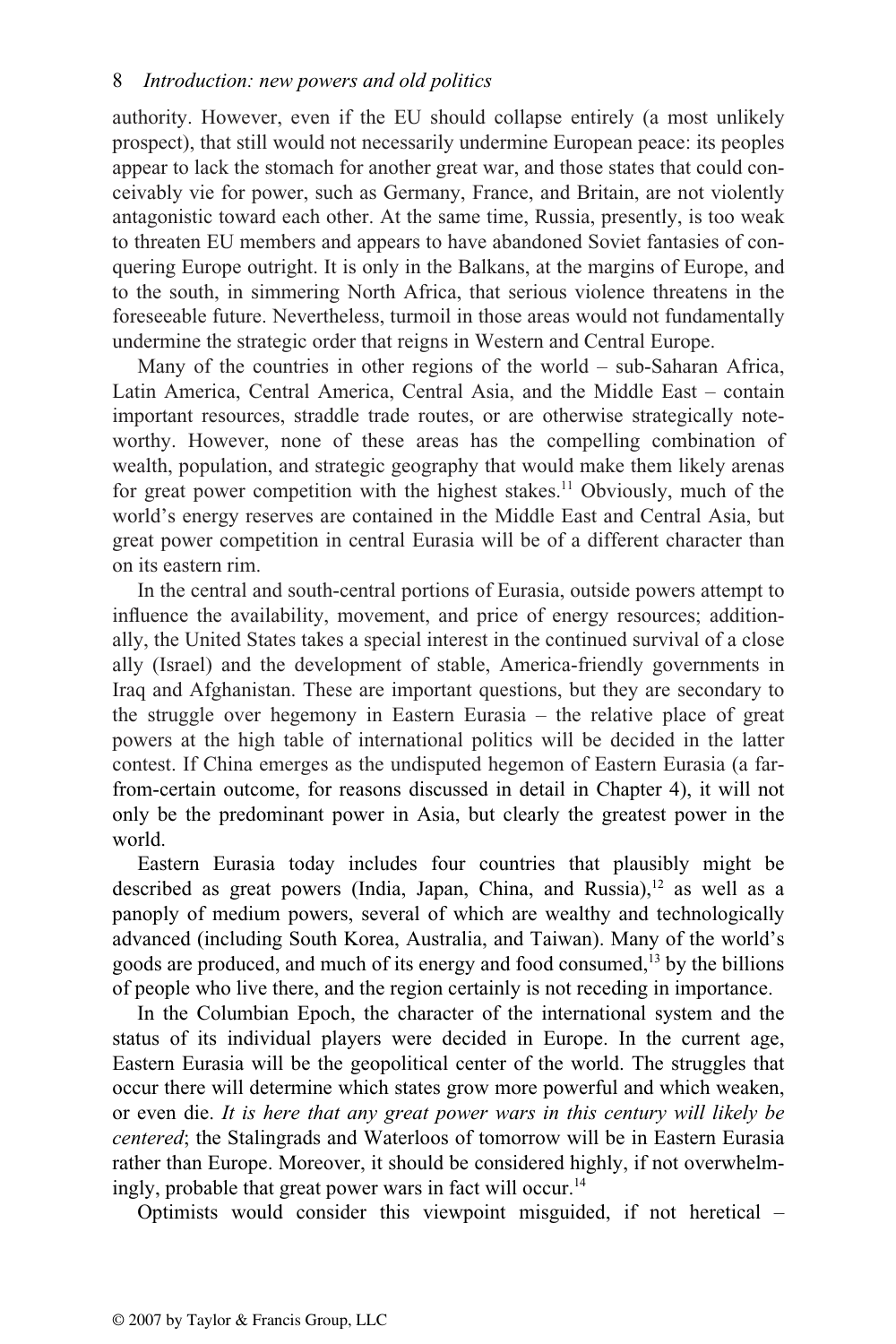certainly, it is not the sort of thing that one says during a cocktail party at the UN Secretary General's apartment (at least if one wishes to be invited back). However, the arguments for enduring great power peace are less than compelling. One of the most popular is the assertion that the proliferation of weapons of mass destruction (WMDs) has made war between parties possessing such weapons so risky that they will avoid armed struggle. Alternately, one can argue that trade and the complexity of the international supply chains on which today's multinational corporations rely makes war so patently unwise that major states will avoid it, or that various international institutions so constrain the behavior of such polities that they may rattle sabers but will go no further. The truly ebullient might even argue that democratic states never go to war and that within a few decades all of the significant powers will be democratic.

Any of these arguments *may* be true, but skepticism is advisable, as they are all unproven. The simple fact is that, regardless of how much data political scientists may marshal in the defense of their theories or how elegant their analyses may be, the history used to support them is a short and atypical one. It is true that the Cold War era was a "peaceful" one in the sense that the United States and the Soviet Union did not go to war with each other, but – as noted above – bipolarity itself is unusual in recent centuries. Moreover, from 1914 to 1953 Russia/the Soviet Union experienced two world wars, a civil war, and very vigorous internal oppression, planned famine, and purges; the cost of all this will never be known, but numerous tens of millions of Russian/Soviet lives were cut short in these years. This decades-long horror show surely had some influence on subsequent Soviet decisionmaking (though, notably, it did not prevent the USSR from undertaking actions, such as the secret deployment of nuclear weapons to Cuba, which carried a substantial risk of war with the United States). The other superpower was essentially defensively oriented – despite occasional bold talk of Communist rollback, Washington never mustered the will necessary, for example, to support self-liberated Hungarians in 1956 or Czechs in 1968 – and inclined to accept the existence of the Soviet Union as at least a semi-permanent strategic condition. Though their political philosophies were diametrically opposed, for an enormous variety of reasons neither superpower ever made the decision to launch a war against its counterpart. While one might like to draw from the Cold War the lesson that after 1945 great power war became impossible, that conclusion would be based on perilously thin evidence. A simple thought experiment illustrates the point: supposing that Party Secretary Stalin had lived for an additional ten years, or even five, would one be *very confident* that there would never have been a third world war?

If the United States is to retain its superpower status, rather than declining into a "regional power on steroids," potent in the Western Hemisphere but possessing little influence over the most critical international questions, Washington must not only remain active in Eastern Eurasia, but also successfully adapt its foreign policy to emerging realities. However alluring the notion of permanent American unipolarity may be, it is an illusion. Multipolarity is reemerging, and if the United States should attempt to deal with major allies as it did in the Cold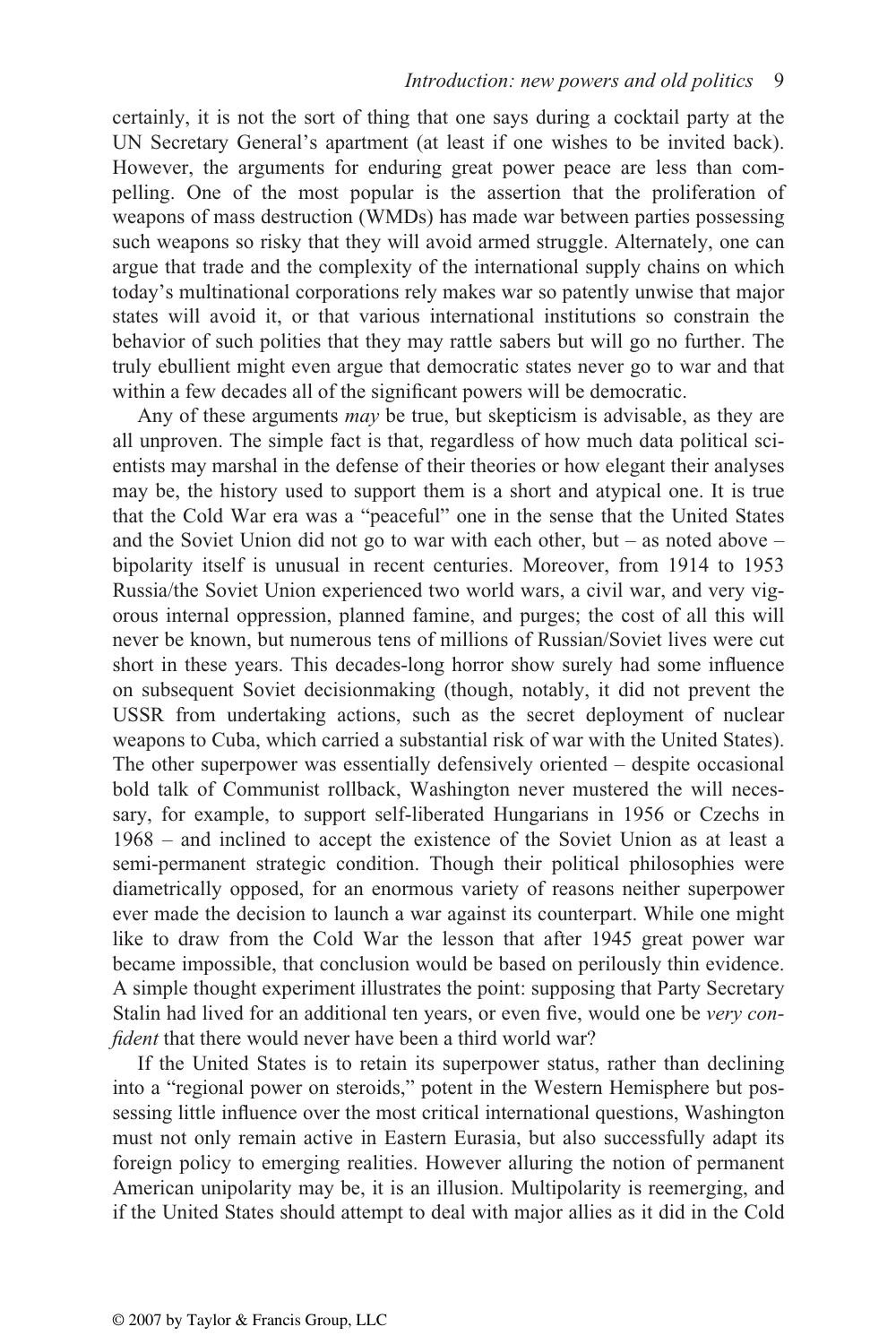War, it will marginalize itself. The most important potential American allies in Eastern Eurasia will not be supplicants, as were the deeply wounded states of post-war Europe, but polities with a variety of alliance options. This does not imply, however, that the United States must, as some Americans appear to believe, tremble at the thought that some allies may disapprove of a given US policy. Indeed, as an outside power, in many cases Washington will enjoy a greater variety of strategic options than any Eastern Eurasian power will possess. American policymakers cannot expect to ensure the continuation of unipolarity, but, if they are wise, they may ensure that the Old World remains in balance and that no power can threaten the United States' position as the greatest of the great powers.

#### **The revolution in strategic perspective**

A number of technological revolutions are ongoing that will have an enormous impact on economics, society, and military affairs in this century. However, the impact of these technological changes will be far greater than most students of international affairs appreciate – greater, even, than a revolution in military affairs (RMA). As Chapter 5 argues, there is an ongoing RMA, which is referred to, herein, as the Second American RMA (the first having been the nuclear RMA that began in 1945). However, another, more fundamental and ultimately more important, revolution is taking place, an event referred to, herein, as a revolution in strategic perspective (RSP). While several RMAs may occur in a century, RSPs are far rarer – the last one occurred at the beginning of the Columbian Epoch as the concept of a unified world political system began to take hold in Europe.

The emerging RSP is intimately connected to the shift in the geographic center of world politics from Europe to Eastern Eurasia; indeed, the latter is an aspect of the RSP. This RSP should not, however, be understood chiefly as a matter of physical geography. The last RSP, as we shall see, was the result of the interaction of technology, which made regular transoceanic voyages practical, and the "mental universe" of European political elites, who came to see politics as global in character. This, in turn, resulted in the Columbian Epoch, and the establishment of Europe as the strategic center of the world. This RSP also relates to both geography and technology, perhaps in an even more complex fashion.

The aforementioned decline of the Eurocentric and multipolar international systems and the resulting move to bipolar, and then unipolar, systems, combined with the rise of several Eastern Eurasian powers, is a process that is inextricably tied to technological, social, and economic change. These various kinds of change themselves are deeply intertwined, of course, with developments in one area impacting the others. Technological development, however, will be a particularly critical catalyst for change of other kinds, including in the international political system. States will struggle to adapt to the enormous and very rapid technological changes that will occur in the early twenty-first century, and those that are most successful in doing so will reap outsized rewards.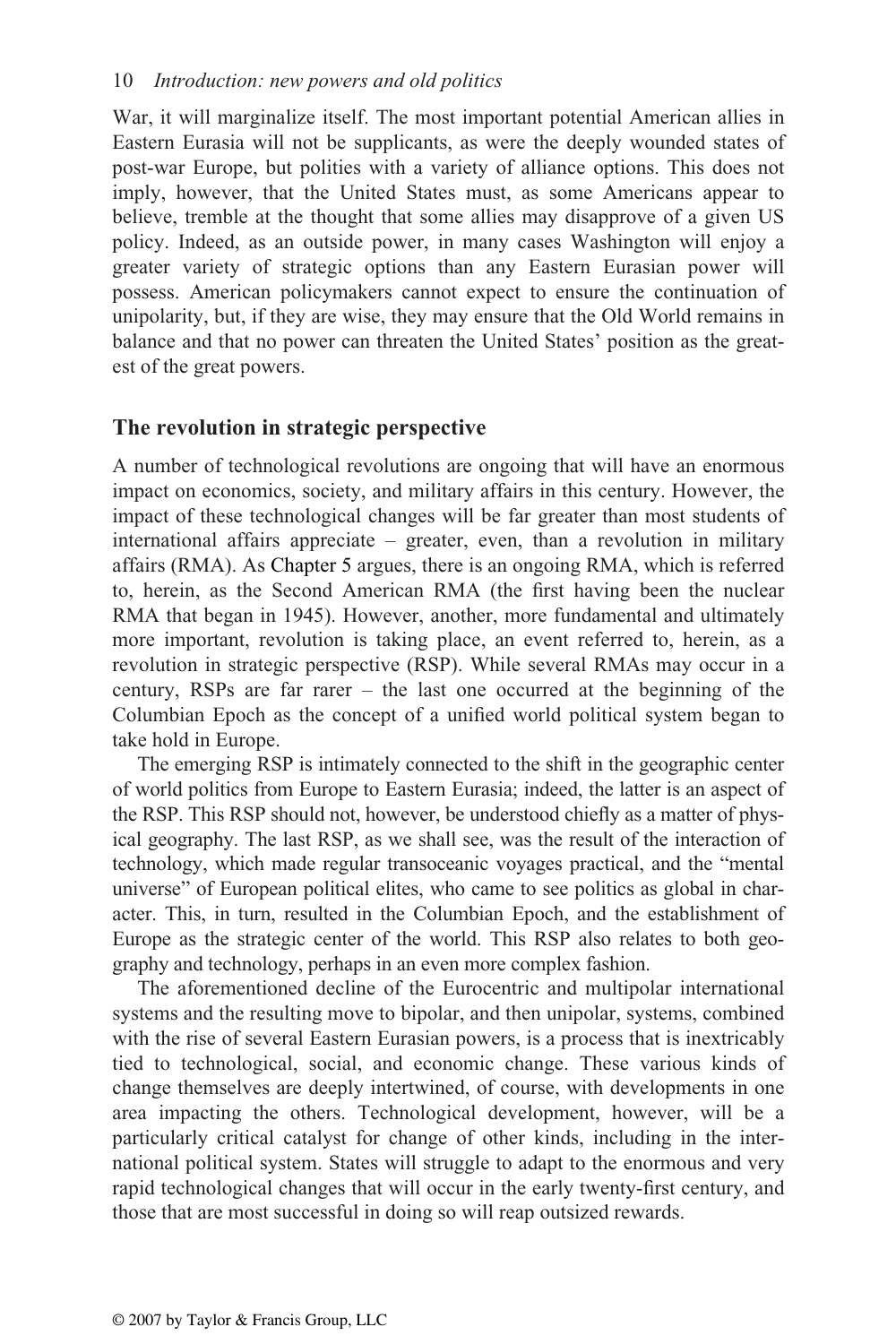In the last RSP, farsighted leaders integrated the fact that technology had fundamentally changed the structure of the international political system and adapted their paradigms accordingly, shifting mentally from a world of "regional international systems" to one with a single global international system. Leaders who did not make this shift consigned their polities to long-term decline. Twenty-first century leaders will be faced with a similarly daunting challenge, adapting their paradigms and policies to a period of "wild technology" that may overthrow seemingly reliable "formulas" for military success, economic prosperity, and social cohesion.

It should be remembered that Ottoman bureaucrats, Ming Mandarins, and other grandees who did not alter policy to account for a newly global political environment were not simply foolish – they merely continued to apply a *previously* successful strategic prescription, unaware of the fact that failure to adapt would have disastrous long-term consequences. Today, an American policymaker might, apparently quite wisely, argue that the United States has enjoyed an enormously successful "run" for more than sixty years, and that it would be far too risky to alter either domestic or international policy radically. In another time, this might well be sound advice. However, given the changing international political environment, such a cautious course would, for reasons discussed herein, virtually ensure long-term decline. The international political system is dynamic, and developments that are not directly related to high state policy and military affairs nonetheless may prove, over time, to be of enormously great import to the health of individual powers and the structure of the system itself.

#### **The argument**

No author who endeavors to discuss issues of the sort studied in this book can address them in fine detail. In attempting to delve into, for example, the domestic politics, foreign policy, military potential, economic development, and other specifics of every country – or even of every great and medium power – in Eurasia, a recklessly brave writer would soon be buried under a mountain of detail. Thus, this work avoids, insofar as is practical, discussions of current foreign policy controversies, the present military capabilities of various Eastern Eurasian countries, and similar questions. For the most part, discussion of specific polities, other than the United States, has been limited to Chapters 3 and 4, and even then only some key countries are discussed in an effort to illuminate certain critical issues.

This work attempts to provide an overview of the geopolitical dynamics of this century, and thus the general characteristics of the international system are more important to the subject at hand than are the political developments specific to any given country. Even if, for example, China were to split into two states, or a large-scale nuclear conflict occurred between India and Pakistan, the *general* geopolitical analysis, herein, would still be valid, because even such major events would not change underlying geopolitical trends, even though it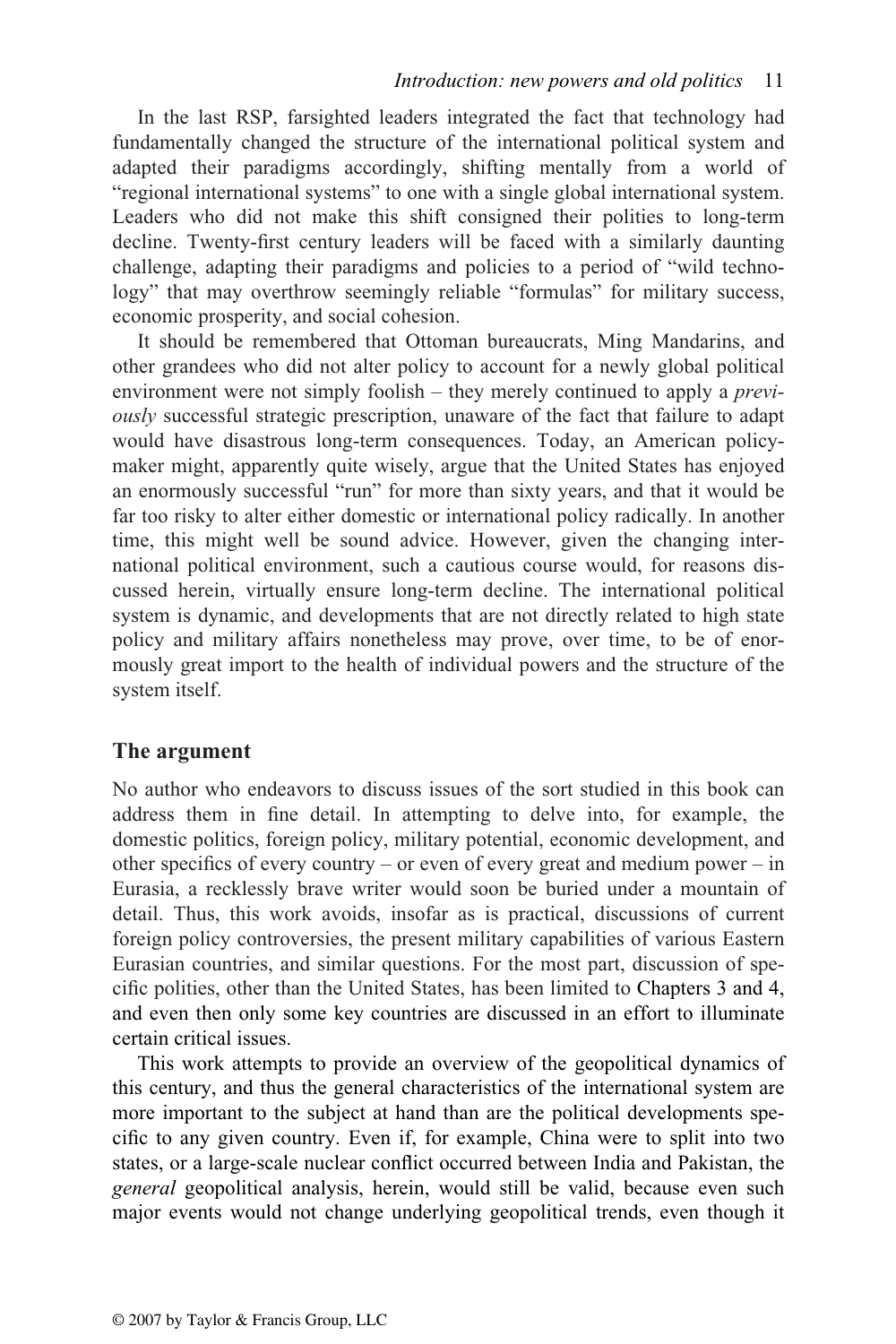would alter profoundly the fate of specific states. Again, the purpose, herein, is not to predict future events in detail, but merely to use geopolitical reasoning to sketch the outlines of the emerging international system.

Chapter 1 offers a brief discussion of the development of "classical" geopolitics, explaining why geopolitical tools are still useful in this century and defending geopolitics from some of the charges made against it – chiefly, that it is an overly deterministic and inherently imperialistic pseudo-science. It also makes the case that geopolitical analysis should not be seen as limited to physical geography; rather, geopolitics should incorporate all manner of knowledge related to human geography, and that, therefore, an understanding of broad socio-cultural, religious, technological, and other trends is critical to geopolitical understanding.

The purpose of Chapter 2 is to explain the concept of RSP, using the last RSP, the global European political ascendancy that marked the Columbian Epoch, as a case study. This chapter builds on concepts first introduced by Sir Halford Mackinder over a hundred years ago, but uses the benefit of hindsight to propose modifications to his theory that account for why the previous century did not develop precisely as he might have expected. It argues that the Columbian Epoch in fact did not end in the early twentieth century, but rather underwent a long-term period of decline that concluded with the fall of the Soviet Union and that it is only in recent years that humanity has entered a Post-Columbian Epoch.

Chapter 3 discusses the reemergence of global multipolarity and its implications. Most importantly, the chapter explains why unipolarity is rapidly degrading and should be replaced by an environment in which numerous great powers vie for position. It provides a brief outline of the challenges facing some significant actors and of how great powers are likely to interact in a multipolar environment. In particular, Chapter 4 addresses China's place in the emerging world political environment. It is argued that although it is probable that China will be the most muscular of the Eastern Eurasian great powers, it would be mistaken to assume that Washington and Beijing necessarily will face off against each other in a second cold war. While it is likely that the two powers will maintain an uneasy relationship, and it is entirely possible that eventually they will go to war, the chapter explains why the political-diplomatic environment in Eastern Eurasia will be far more complicated than the one that prevailed in Europe during the Cold War. The chapter also briefly notes the importance of interactions among great, medium, and small powers.

Chapter 4 draws on the previous analysis to present an Eastern Eurasian strategy for the United States in the early decades of the twenty-first century. In essence, the chapter argues that it is not practical, given the emerging multipolar character of international politics, either to maintain its present unipolar position or pursue a strategy based on a permanent, American-led multilateral alliance, similar to NATO, whose chief purpose would be to contain Chinese power. Rather, Washington will have to adapt to a strategic environment containing numerous strong powers, and should dedicate itself to ensuring that multipolar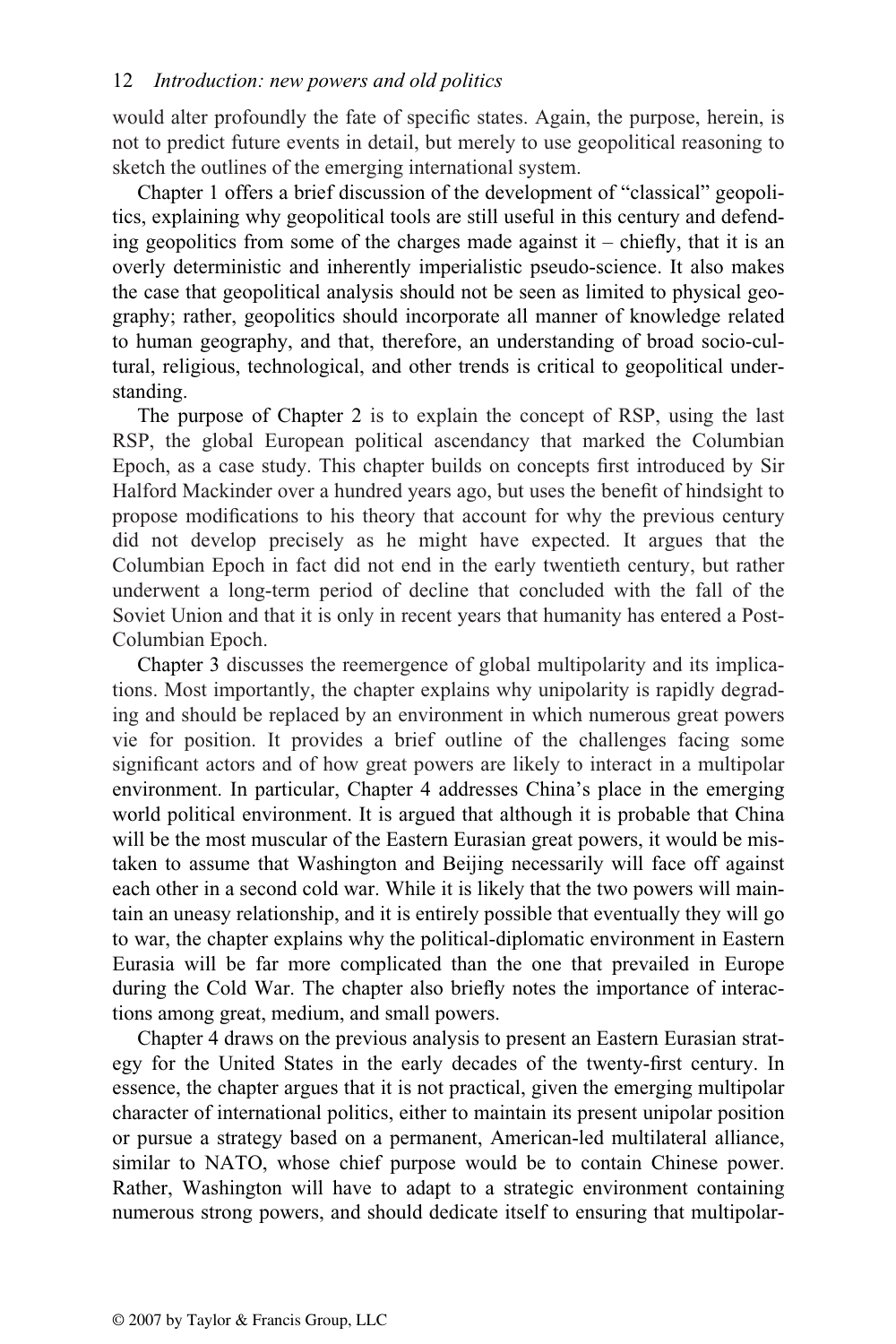ity continues to develop in a healthy fashion, and that no single state or coalition becomes excessively powerful. If it does so, the United States may continue for many decades to be the most powerful individual state even as it lays down the burdens that it today carries as a global quasi-hegemon.

Chapter 5 focuses on the role of terrorists and other "strategic entrepreneurs" in the strategic environment of the twenty-first century. Most importantly, it addresses how the horizontal spread of technology is creating conditions in which seemingly weak and minor actors increasingly will have the capability to inflict enormous damage on great powers. In certain respects, this is nothing new – many powers have been damaged or even destroyed by movements led by previously-obscure rebels and prophets – the horizontal spread of highly lethal weaponry clearly creates new dangers with which the great powers must cope, and, most importantly, has implications for their mutual relationships. The chapter, far from displacing states as the most significant strategic players, argues that the most critical factor governing the importance of violent non-state actors in the world system will be whether and/or how great powers choose to use such actors against other.

Chapter 6 addresses the "next RMA" and how that RMA and the RSP are connected. It explores the significance of emerging technologies to the political and military landscape, and discusses why those technologies have enormous implications for global politics. Most importantly, it explores how technological development will be interwoven with social, political, economic, military, and other changes in this century, and explains why these changes are creating an environment ripe for an Epochal transformation in the strategic environment.

It should be emphasized that this work is one of "diagnosis," not "treatment." The book endeavors to describe the RSP and the conditions that created it; although its conclusion does outline some general "rules of thumb" for success in the Post-Columbian Epoch, it does not propose to offer precise solutions to the complex challenges that policymakers will confront. This author's crystal ball is far too cloudy to permit such specificity. Certainly, the argument that an RSP is aborning is a bold one, but this book's discussion of the strategic future is not calculatedly outrageous. It is argued that developments in biotechnology, robotics, nanotechnology, computer science, and other areas will have an enormous impact because, in the author's judgment, that is the most prudent conclusion based on the available evidence. Given what is known today about these technologies and what can be inferred from that knowledge about their likely future development, the argument for massive change in human civilization, and thus on international political life, appears, at least to this observer, well-nigh invincible. Sir Halford understood very well indeed that technological change and geopolitical conditions were eternally interconnected, and if the technological "super-revolution" is as colossal as a reasonable observer might expect, it will alter geopolitical conditions profoundly.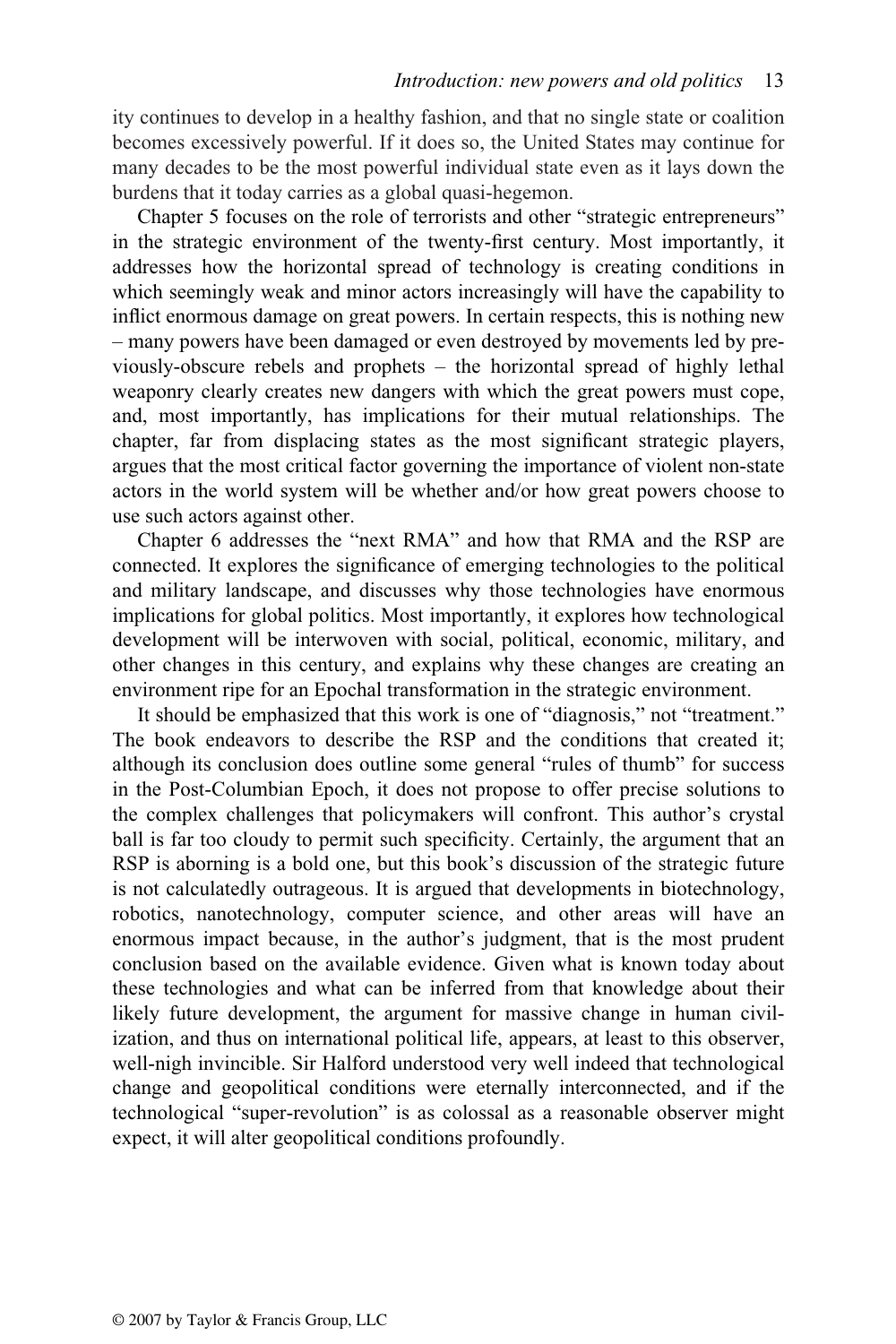# **1 Geopolitics in an uncertain world** The case for classical geopolitics

The importance of physical and political geography to international politics is self-evident. The influence of climate, access (or lack of access) to resources, national agricultural potential, and similar factors have an obvious influence on the development of polities. It would, for example, make no sense to discuss Icelandic history without reference to the facts that Iceland is an island, was accessible to Vikings in longboats, and today is strategically significant to any polity that wishes to control access to the Atlantic.

The characteristics of a country's neighbors are of great importance. Different geographic "neighborhoods" have unique histories and face very different issues – and, just as with residential areas in a city, some neighborhoods are far more violent than others. It should, however, be noted that which geographical neighborhoods are violent and which are not can change radically over time. This is not to deny, because of enduring geographical reasons, that some territories are more likely to experience military activity than are others, but rather to note that changes in the international political environment can impact enormously the likelihood of military activity in a given area. For example, for many reasons, most definitely including geographic ones, the Low Countries region was a theater of frequent military activity for centuries, but today it is at peace because the European political environment has changed greatly in recent decades. If one were to be crudely deterministic and assume that neighboring countries invariably seek to expand territorially at the expense of relatively weak neighbors it would be very difficult to explain how Canada survived the twentieth century, but if one takes other considerations into account – particularly the foreign policy of the United States and its character as a polity – the fact that Canada continues to thrive is not at all surprising.

A region may be home to several great powers, as Europe was on the eve of World War I, or none – at present, there are no Latin American, African, Middle Eastern, or Central Asian great powers. The states that occupy a territory may be weak or powerful, populous or few, and culturally similar or dissimilar. The latter fact is notable – although geographical proximity *generally* correlates to cultural similarity it is possible for neighbors and near-neighbors to have little in common culturally. For instance, Israel and Saudi Arabia are far less distant geographically than are Israel and the United States, but, speaking broadly, the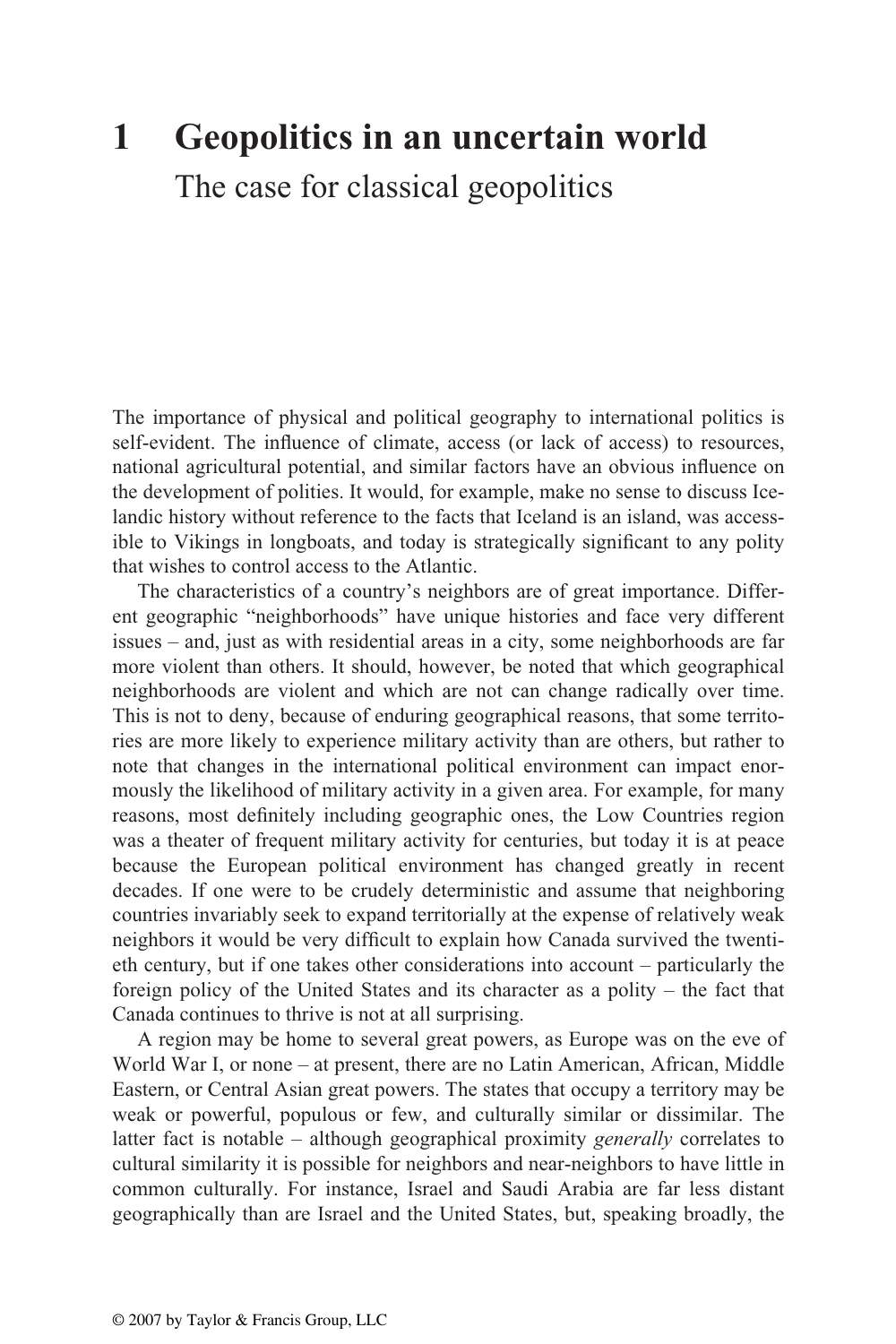Israelis share many cultural similarities with Americans while they are very different indeed from Saudis.

#### **An unearned infamy: the reputation of classical geopolitics**

Although most observers agree that geography is a significant factor in the development of polities and the interactions between them, the legitimacy of geopolitical analysis *per se* is frequently questioned. Geopolitics has long been derided as being overly deterministic and simplistic, if not inherently violent. This narrow view of geopolitics is unjust both to the field and its theorists  $-$  it represents a stereotype rather than an analysis. As in any field related to politics, geopolitics is populated by a variety of individuals who build theoretical paradigms, all of which presumably are flawed or incomplete in some respects. However, geopolitical thinkers, and particularly those from the Anglo-American school of thought described below, have made a contribution to our understanding of international politics far out of proportion to their modest numbers, and their work provides insights that can greatly assist those who seek to understand the broad trends that will drive international politics in the twenty-first century. The best geopoliticial writing – like the works of a Sun Tzu, Thucydides, or Karl von Clausewitz – is valuable to students of international politics in any age.

Much of the hostility to geopolitics is the result of the association of the field with General Karl Haushofer and German *Geopolitik*, and some of the common criticisms of geopolitics are accurate when specifically aimed at *Geopolitik*. 15 While the degree to which Haushofer and his associates influenced the foreign policy of the Third Reich is still debated, *Geopolitik* certainly was imperialistic in its orientation and Haushofer himself was willing to distort his analysis so as to maintain influence with the government that he served. Overall, *Geopolitik* lacks value as a method for understanding international politics,<sup>16</sup> and Haushofer and his associates had little influence on Anglo-American geopolitics in his own time, much less today. Anglo-American geopoliticans never embraced Haushofer's work – even in the 1930s, *Geopolitik* was much-criticized outside of Germany and rejected as an intellectual fig leaf for military aggression.<sup>17</sup>

It would be difficult indeed to argue convincingly that Anglo-American geopolitical thought is infected by Nazism when two key "founding fathers" of twentieth century Anglo-American geopolitics, Sir Halford Mackinder and Nicholas J. Spykman, were explicitly anti-Nazi, while a third, US Admiral Alfred Thayer Mahan, was a professed democrat who died before the creation of the National Socialist movement. Haushofer's geopolitical views were clearly influenced by Mackinder's work, but Mackinder cannot justly be indicted for the intellectual excesses of a German counterpart who was never even his student in any formal sense. (Indeed, largely because of its association with Haushofer and his disciples, Mackinder disliked the term "geopolitics" itself, preferring instead simply to refer to his field as political geography.) Although there have been many attempts to toss the Anglo-American geopolitical tradition along with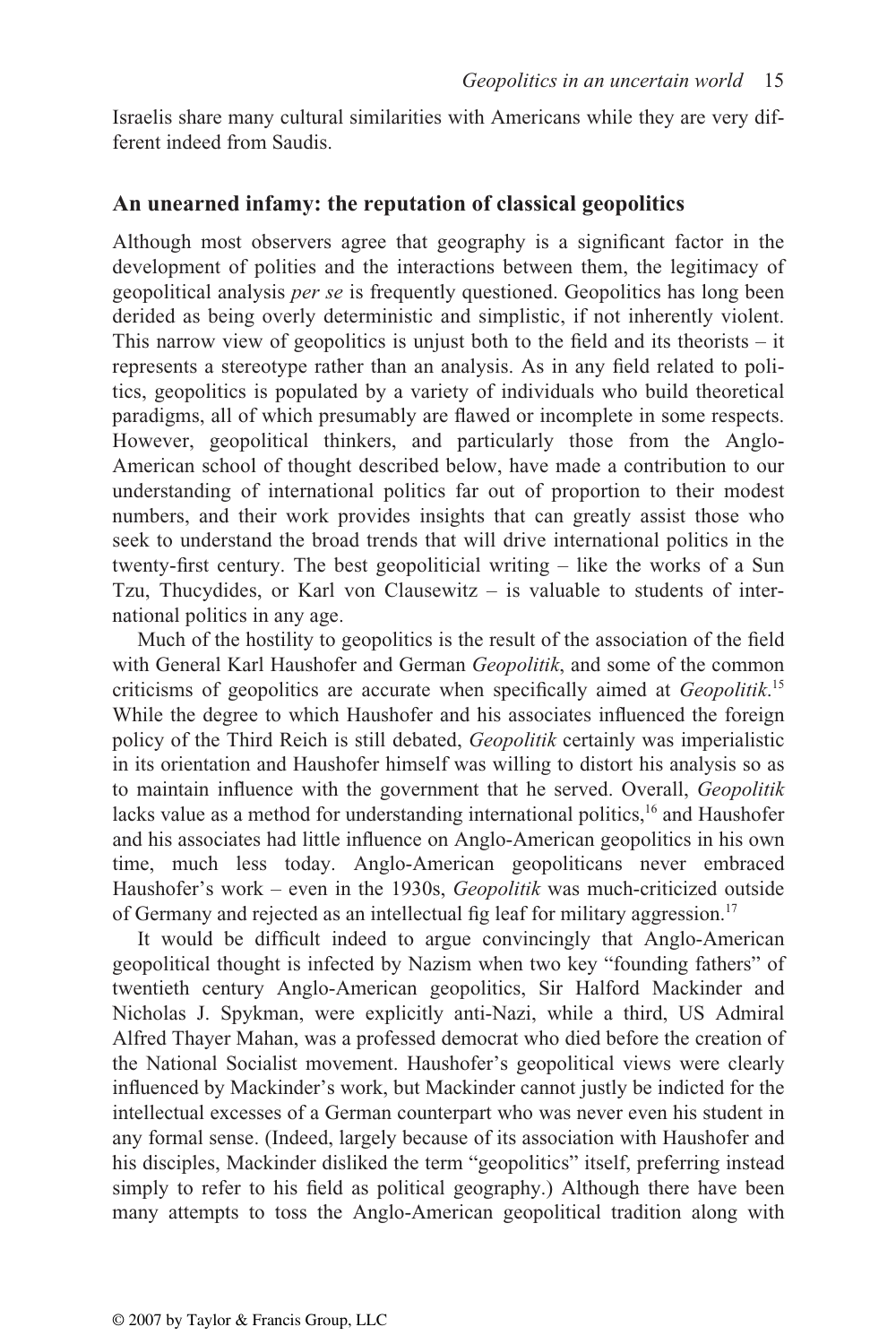German *Geopolitik* into a common category,<sup>18</sup> there are critical differences between them, one of which is that Haushofer's work explicitly favored German territorial aggrandizement – essentially a prescription for great power war.<sup>19</sup>

In addition, the fact that the Anglo-American geopoliticans were offering council to democratic governments and were explicitly attempting to undermine the power of tyrannical states surely must weigh in their favor. (The British Empire and the United States, imperfect though they were, were unquestionably the moral superiors of Haushofer's Nazi Germany.) Most major twentiethcentury geopoliticians had strong ideas about policy and wished to see their ideas implemented by government policymakers. This is certainly true of Mahan, Mackinder, and Spykman, perhaps the three most significant figures in early twentieth century Anglo-American geopolitics, who were all active members of the policy/academic elite. Mahan was a career officer (although most of his voluminous literary output was penned after his retirement from the US Navy) with very strongly held beliefs about both military preparedness and foreign policy. In addition to his active academic career, Mackinder served the British government in various positions at different times, including service as a Member of Parliament (1910–1922) and British High Commissioner to South Russia (1919–1920).<sup>20</sup> Writing during World War II, Professor Spykman, a faculty member at Yale, sought to shape American policies related to the peace that should emerge out of the conflict. Thus, all three authors were deeply invested in the great political events of their time and sought to give advice that could be translated into international political power.

#### **Geopolitics as counsel**

Whether the fact that geopolitics, generally, has not been a disinterested scholarly endeavor undermines its usefulness as an analytical tool is itself important – but the answer to the question very much depends on one's viewpoint. If one takes the perspective that scholarship must be entirely neutral – and leaving aside the obvious question of whether human beings can be truly unbiased when writing about controversial matters and defending their viewpoints against those with whom they disagree – then most geopoliticians clearly fail this test, as would the overwhelming majority of political philosophers, foreign policy analysts, and other political writers. No one who was not heroically naïve would assume that John Locke did not care whether England maintained a parliamentary system of government or adopted despotic autocracy, or that George Kennan was entirely blasé about which bloc would win the Cold War.

Given the times in which they composed their influential works on geopolitics – Mahan in the late nineteenth and early twentieth centuries, Mackinder throughout the first half of the twentieth century, and Spykman in the middle of that century  $-$  it is unsurprising that the three authors, like most of their contemporaries, espouse many views that are today unfashionable in many quarters.21 Most importantly, their vision of political intercourse assumed that strong polities will tend to take advantage of weakness in their peers and that if it is to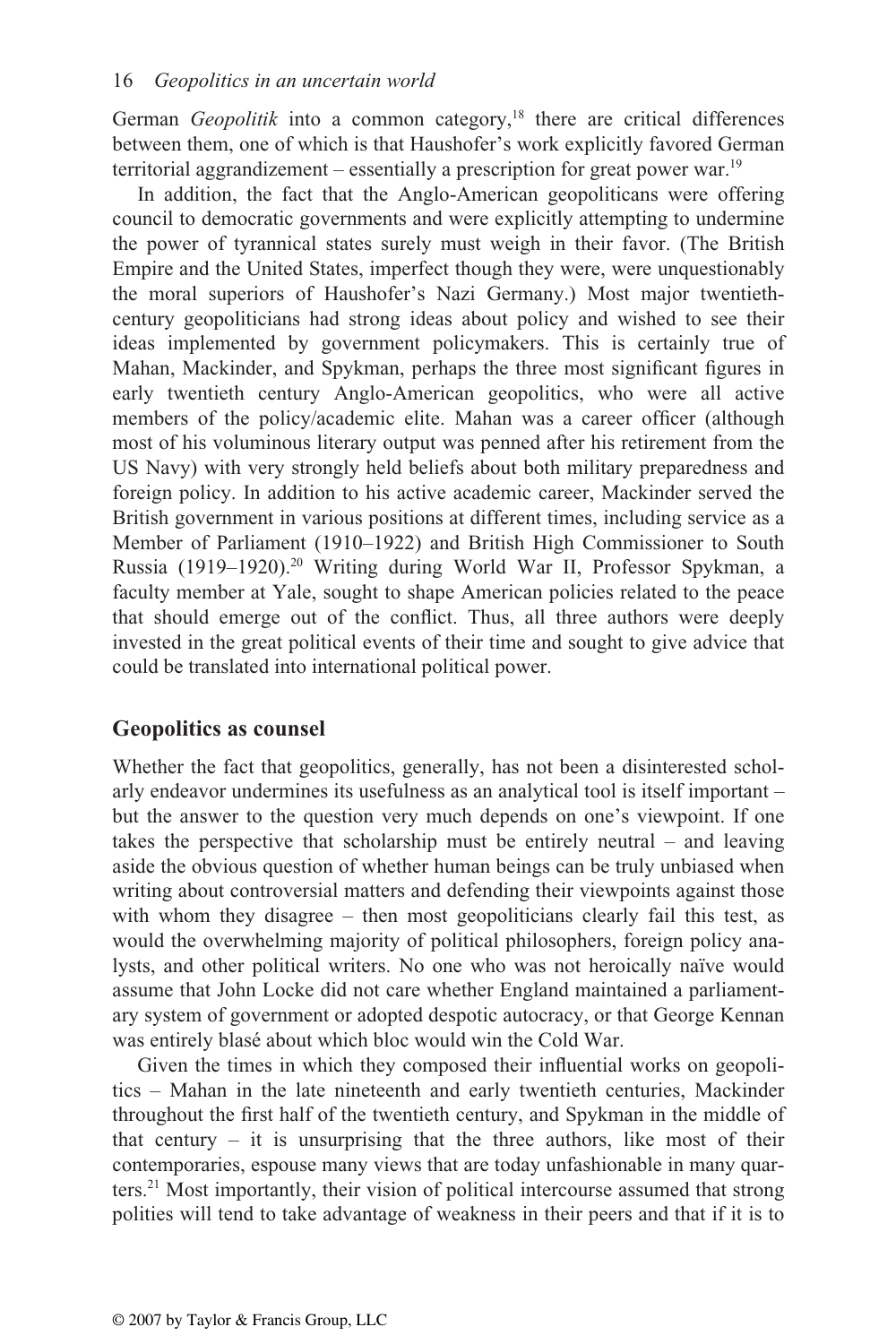ensure its survival and prosperity a state must be willing to act in a manner that some observers might consider ruthless or even thuggish.<sup>22</sup>

One plausibly could contend that geopolitics does not concern itself sufficiently with questions outside the traditional understanding of power politics and therefore has a stilted worldview. Critical geopolitical analyst Gearóid Ó Tuathail boldly argues that:

The old conceptual maps of geopolitics do not work in a world of speeding flows, instantaneous information, and proliferating techno-scientific risks. Nevertheless, the urge to arrest this teeming complexity of our age by returning world politics to certain "fundamental axes" or "timeless truths" remains, merely the latest version of a long-standing countermodern impulse to (re)invent certainty in a world where the vertiginous "creative destruction" of transnational capitalist modernity dominates. . . . Like orthodox geopolitics, critical geopolitics is both a politically minded practice and a geopolitics, an explicitly political account of the contemporary geopolitical condition that seeks to influence politics. Unlike orthodox geopolitics, critical geopolitics has a much richer understanding of the problematic of "geopolitics" and a better conceptual grasp, I wish to argue, of the problems facing states in conditions of advanced modernity.23

Criticisms of this character do not make a readily disprovable charge – they in essence argue that orthodox – or, to use the term preferred herein, classical – geopolitics offers an old-fashioned and blinkered view of the world, and one can just as easily argue that critical writings offer little that is of practical use in the understanding of relationships between states and their relation to geography. Ó Tuathail himself contends that, "Eschewing explicit interest in providing 'advice to the prince,' critical geopolitics critiques the superficial and self-interested ways in which orthodox geopolitics 'reads the world political map' by projecting its own cultural and political assumptions upon it while concealing these very assumptions."24 While one should note that the cultural and political assumptions of critical geopoliticians quite effectively can be hidden behind a Great Wall of jargon impenetrable to all but a tiny handful of initiates, Ó Tuathail does make an interesting distinction between the cultures of critical and classical geopolitics.

Despite a professed interest in "praxis," critical geopoliticians thus far have had a negligible influence on policy. In contrast, the most significant Anglo-American classical geopoliticians succeeded, at least to a degree, in influencing policy.25 Generally, it is quite clear when reading classical geopoliticians that the authors have strong views about the practical use of political and military power and that they wish policymakers to adopt their specific recommendations. Far from being a shadowy process, this is a straightforward attempt to influence the actions of the government officials and other opinion leaders addressed in the scholarship. Therefore, the major Anglo-American geopoliticians generally have used language accessible to the leaders of their day and offered suggestions they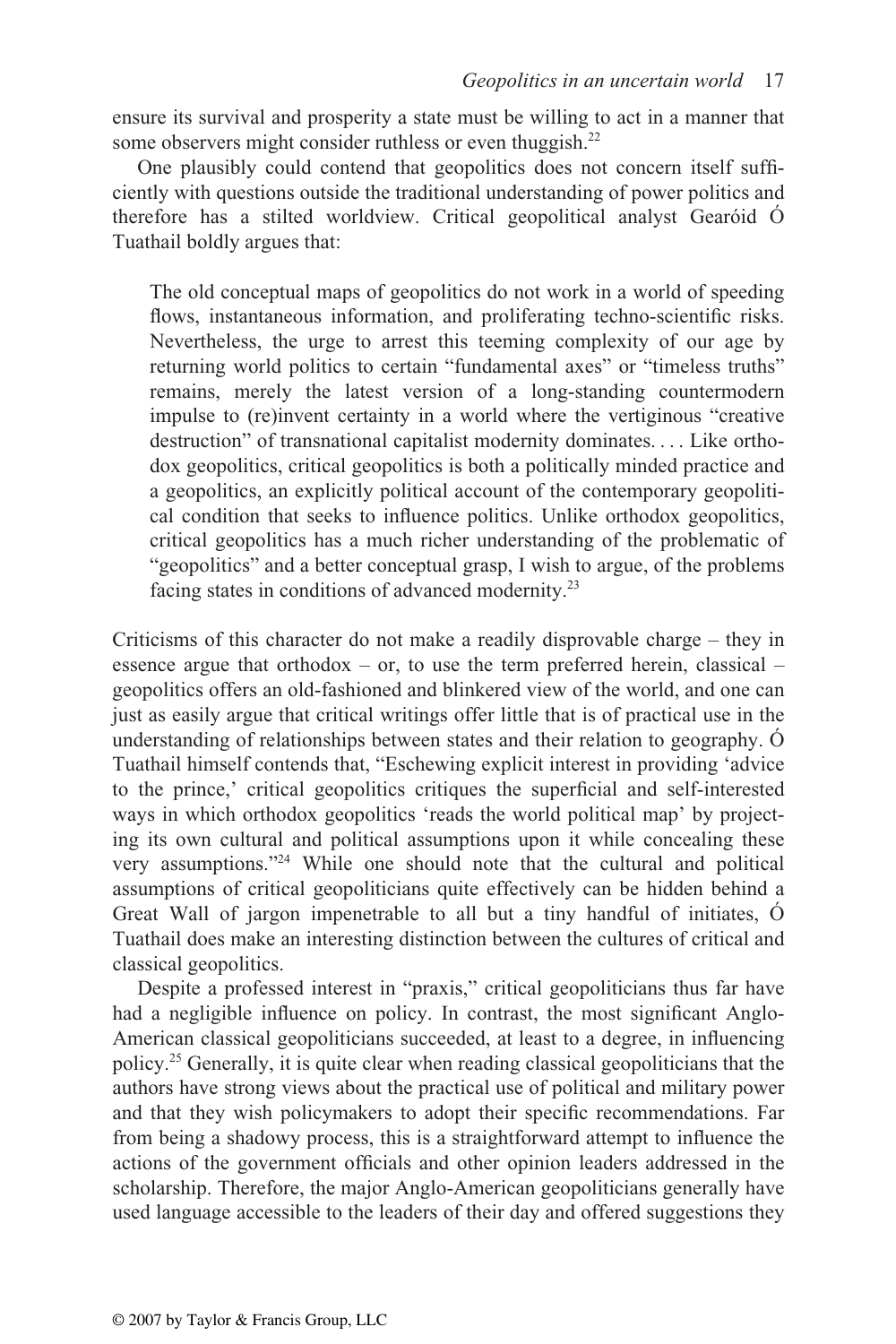believed to be practical given the political culture and economic, diplomatic, and military potential of the state to which they were offering advice. Thus, there is a major chasm between classical and critical geopoliticians: the former are engaged in an essentially practical enterprise – the advising of policymakers and other men and women of affairs – while the latter are engaged in a theoretical project whose logic and language is highly self-referential.

It should be, noted, however, that even many students of international affairs who describe themselves as "Realists" or "Neorealists" nonetheless believe classical geopolitics to be of little use as a tool of international political analysis. Indeed, in *Politics Among Nations* – the defining book for the "classical" or "human nature" school of Realist thought<sup>26</sup> – Hans Morganthau is merciless in his criticism of geopolitics. He treats geopolitics, along with nationalism and militarism, as examples of what he calls "the fallacy of the single factor." Morganthau contends that:

Geopolitics is a pseudoscience erecting the factor of geography into an absolute that is supposed to determine the power, and hence the fate of nations. Its basic conception is space. Yet while space is static, the peoples living within the spaces of the earth are dynamic. According to geopolitics, it is a law of history that peoples must expand by "conquering space," or perish, and that the relative power of nations is determined by the mutual relation of the conquered space. . . . Geopolitics only tells us what space is destined, because of its location relative to other space, to harbor the master of the world. It does not tell us to what particular nation that mastery will fall.... Geopolitics, as presented in the writings of Mackinder and [James] Fairgrieve had given a valid picture of one aspect of the reality of national power, a picture seen from the exclusive, and therefore distorting, angle of geography. In the hands of Haushofer and his disciples, geopolitics was transformed into a kind of political metaphysics to be used as an ideological weapon in the service of the national aspirations of Germany.<sup>27</sup>

Morgenthau's definition of Haushofer's geopolitical project is not unreasonable, but his description of Mackinder and Fairgrieve is very misleading and his overall estimate of geopolitics is a caricature.

Mackinder notes in his 1904 lecture and article *The Geographical Pivot of History* that: "I recognize that I only arrive at one aspect of the truth, and I have no wish to stray into excessive materialism. Man and not nature initiates, but nature in large measure controls. My concern is with the general physical control, rather than the causes of universal history. It is obvious that only a first approximation to truth can be hoped for."28 This certainly is not the argument of a crude geographical determinist.<sup>29</sup> It is fair to say that Mackinder, like other responsible geopoliticians, considered geography to be a key factor in the development of human societies, but did not believe that it was the sole important factor in international politics or that a proper understanding of political geography would allow entirely accurate prediction of future political events.<sup>30</sup>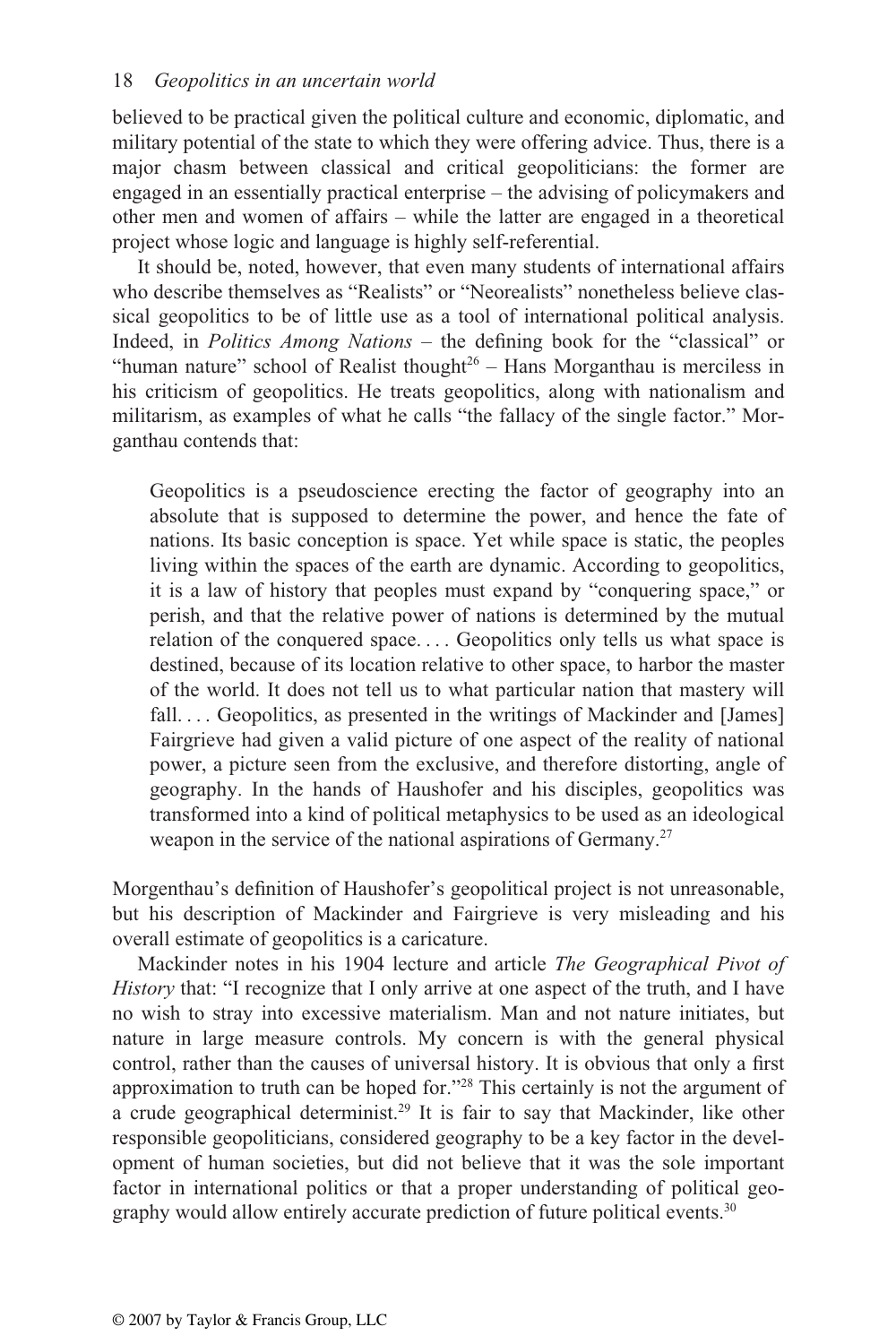If geopoliticians actually claimed that the historical development of all societies and their institutions is simply and solely a matter of geography, geopolitics indeed would be a useless tool for understanding international politics because its premises would be reductionist to the point of absurdity. However, that is a far-from-accurate perspective whose pervasiveness highlights the "public relations" problem that classical geopolitics has faced for over half a century. Geopolitics has been defined by its opponents, with predictable results.

#### **The usefulness of classical geopolitics**

As one moves from a constricted view of geopolitics as a geographic pseudoscience to a consideration of the connection of geography to international politics it is important to acknowledge that the term "geopolitician" should not be restricted to a handful of individuals who explicitly or implicitly declare themselves to be such. Rather, it is appropriate to widen the term to encompass any political-strategic thinker who both acknowledges the importance of geography to international relations *and* whose work addresses in detail the interaction between the two. Thus, because his work demonstrates a deep awareness of the importance of geography and geographical relationships are central to his thought, a figure such as Admiral Mahan should be considered a geopolitical thinker even though he was not self-consciously a "geopolitician."

By contrast, it would be misleading to refer to many strategic thinkers as geopoliticians because, regardless of the overall quality of their thought, their work does not dwell on the general importance of geography to the relationships among polities. It therefore would be inappropriate to consider thinkers such as Karl von Clausewitz, Sun Tzu, and Niccolò Machiavelli to be geopoliticians, though they all, in some fashion, address geography in their works. One might ask whether, if geography is vital to the development of polities and geopolitics provides a useful prism for the study of international politics, this necessarily implies that the works of non-geopoliticians are critically flawed. The answer is that this is not necessarily the case, as there is a distinction between a work that more-or-less is silent on the importance of geography in shaping the international political system over long periods of time and one that actively *denies* that geography is an important factor in international politics. For example, issues related to the impact of geography on power politics were peripheral to Clausewitz's great project of describing the character of war and its place in international relations. Thus, when he discusses geography it generally is in the context of military operations.<sup>31</sup>

The contention herein is that an appreciation of geography is necessary, but not alone sufficient, to a proper understanding both of how polities develop over time and how they interact in the international system. Geography is central to international relationships for the simple reason that polities occupy, struggle over, and interact across space; there are, however, great issues of international relations that have little *direct* reference to geography, even if geography always is silently shaping the international system. Geopolitics is a useful tool for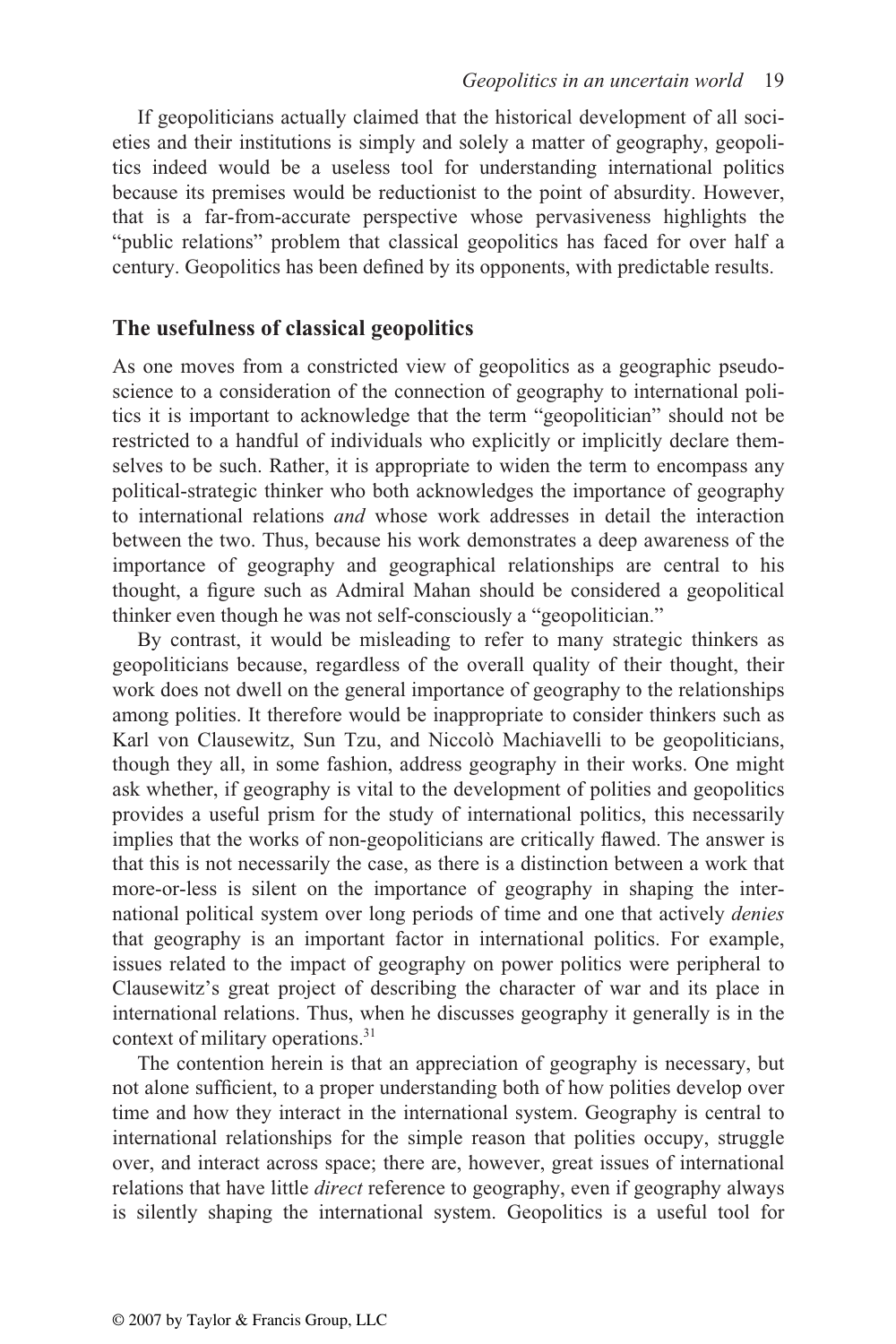understanding certain aspects of international relations, but it is certainly not a substitute for all other discussions of international politics – Sun Tzu's attempt to enunciate core strategic principles and Machiavelli's musings on the uses of power and the nature of *virtu* are outside the realm of geopolitics proper even if human affairs cannot be divorced from geography.<sup>32</sup>

Very little of the analysis that crowds under the broad tent of international relations theory is essentially geopolitical in character or even informed significantly by the work of any of the major geopoliticians. This is unfortunate. Clearly, most modern international relations theorists generally have been resistant to geopolitics. First, the aforementioned issues regarding the reputation of geopolitical thought has been a significant barrier. Second, in recent decades there appears to have been relatively little cross-fertilization between geopolitically-minded thinkers and international relations theorists except in critical theory and related realms. (Indeed, geopolitics remained sufficiently obscure that Morganthau was still caricaturing geopolitics in the fifth edition of his *magnum opus*, the last version that he edited before his death.) Third, dynamic geopolitical worldviews do not fit well with many of the conventions of international relations models. For understandable reasons, international relations theorists often are more concerned with theoretical elegance and general applicability than with the nuances of international political life. Geopolitical thought thus tends to fall between two stools: a very rigid geopolitical model might be theoretically elegant, but surely would have the reductionist vices that critics such as Morganthau attribute to all geopolitical theories. Conversely, it would be difficult to fit a geopolitical discussion that attempted to account for the nuances of international political life, such as the impact of ideology and strategic culture on decisionmaking, into a "black box" general theory that can be equally applied to all states.

Geography clearly is an important factor shaping world politics, but for the reasons noted above, its role in shaping the international political environment has not received sufficient attention. The study of geopolitics is a vital "niche field," and it is to be hoped that classical geopolitical thought will enjoy an increased influence on the study of international relations, particularly on the ongoing development of Realist theory. Only classical geopoliticians combine the core assumptions of *Realpolitik* with an abiding interest in how geography impacts world politics. Thus, they have access to an enormously rich vein of thought literally ranging over millennia – figures ranging from Thucydides to Herman Kahn all have strategic insights that a classical geopolitician can apply to his or her analysis.

#### **The enduring relevance of geography**

As the US military demonstrated by operating very successfully even in so distant and inhospitable a place as Afghanistan, geography today does not offer a reliable protective barrier to any state fighting a first-rate opponent. Those who believe that geography is becoming less meaningful may cite this fact as power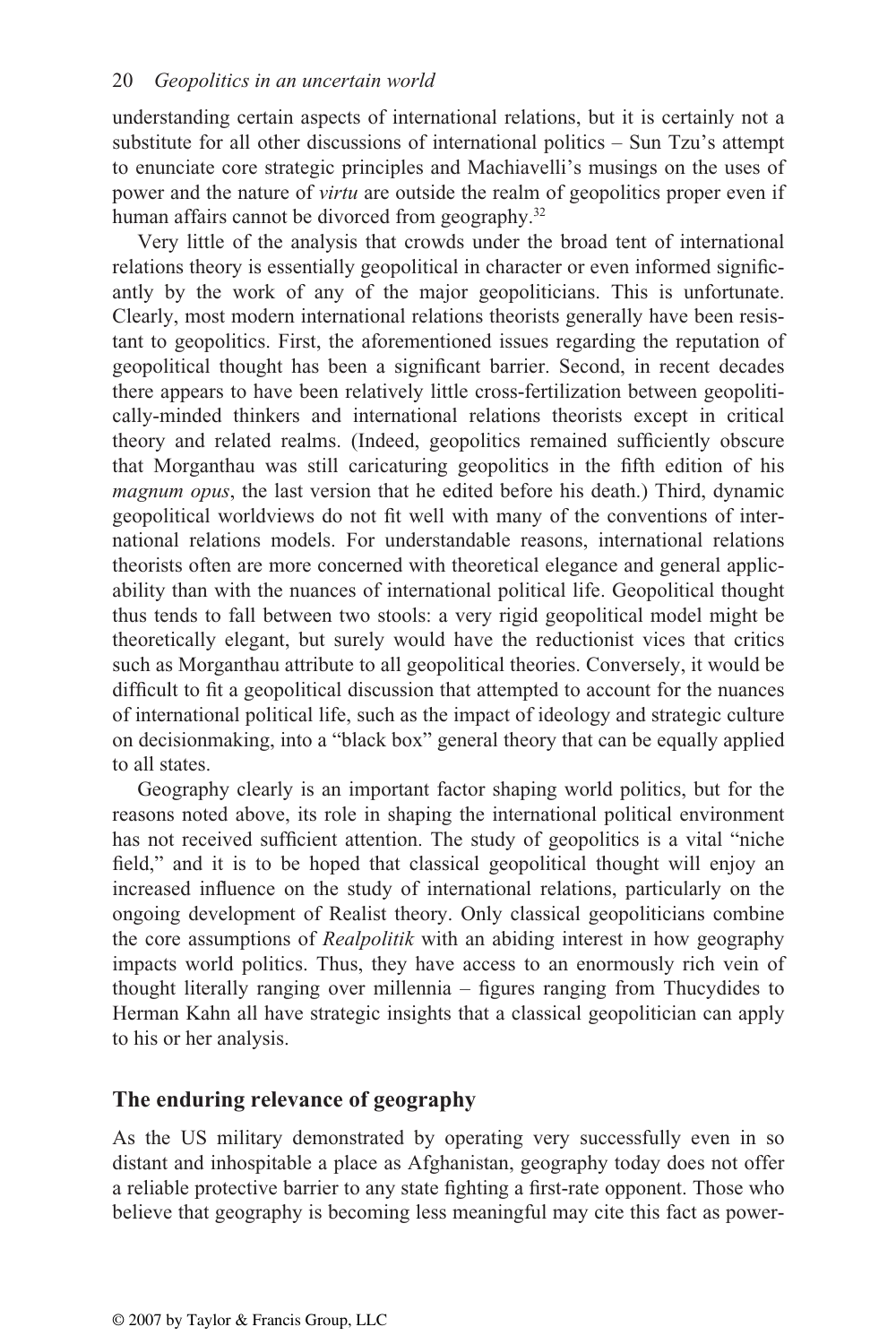ful evidence for their argument. There are, however, several facts that should be considered when assessing the defensive value of favorable geography.

Even geography that is enormously favorable to defense has never guaranteed success against powerful foes; the conquest of Peru, for example, was effected at very little cost to Spain. (Conversely, thirteenth century Muscovy was located in a very vulnerable location, but took advantage of its position and built one of the largest empires in world history.) Geographical considerations most often are critical in closely matched strategic contests, or in cases where the more powerful polity might be convinced that victory only would be attainable at a prohibitive cost. In the latter case, a less powerful state on the defensive may be able to leverage advantageous geography to its advantage and thus compensate for its disadvantage in overall military power.

The most precipitous decline in geography's defensive utility actually did not occur recently, but happened with the development of long-range bombers, nuclear weapons, and ballistic missiles. Even before the completion of the Manhattan Project, the United States and Britain already had developed the ability to inflict very substantial damage on the Axis powers *despite not having control of the ground*, a critical change from previous military experience, when gravely damaging an enemy's homeland required armed men on the ground who enjoyed setting fires. With the development of air-delivered nuclear weapons, it became possible to inflict truly devastating damage on a foe without a single soldier's foot touching enemy soil, and by the mid-1950s, if not earlier, the United States possessed the ability to inflict state-shattering damage on its Soviet counterpart. Ultimately, the deployment of intercontinental ballistic missiles in great numbers allowed their wielders not only to overcome geography, but to compress time further – while it took six years to conduct World War II, the enormous superpower ICBM arsenals made it possible to conduct an even more devastating conflict in an afternoon.

It should be noted, however, that, even today, geography clearly has not lost all its military importance. While geography might have had little meaningful impact on a US–Soviet central nuclear war, it certainly is not irrelevant to most conventional engagements.33 Conventional military operations have not yet moved "beyond geography," and will not do so in the foreseeable future; this embarrassingly obvious fact sometimes is lost in current discussions of the RMA.<sup>34</sup> It is true that long-range conventional strikes with bombers and cruise missiles now are more accurate and effective than ever before, and it is probable that developments in computer technology mean that sophisticated "cyber-campaigns" will become an important feature of future wars. Nonetheless, soldiers still slog through mud, ships still cross oceans, and severe storms still prevent aircraft from flying.

#### **A twenty-first century geopolitics**

In recent years there has been increasing discussion of broad technological trends that many observers believe will change international politics, and human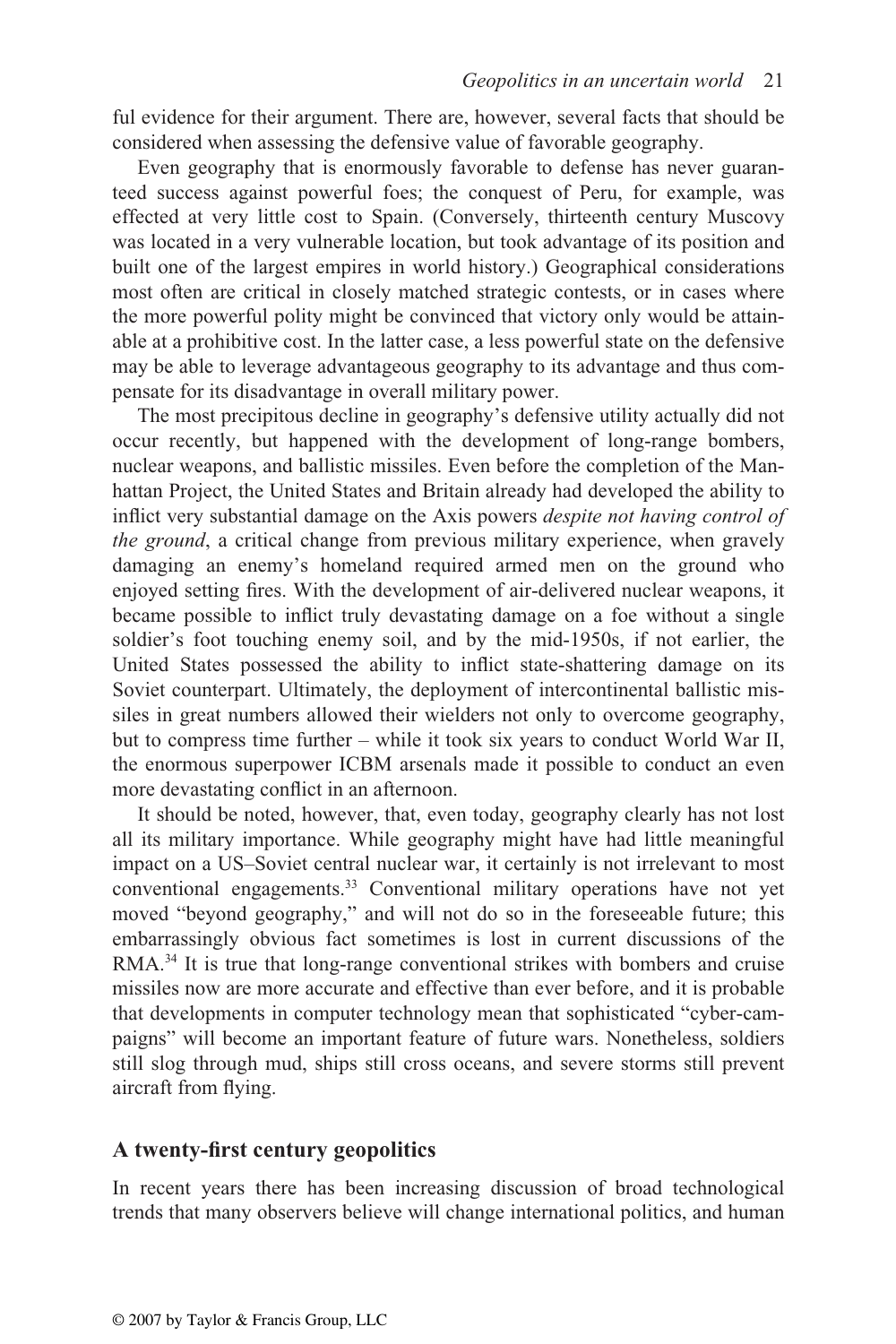society in general, fundamentally. Technology indeed is advancing rapidly; in the last several decades there have been parallel and overlapping telecommunications, computer, and transportation revolutions, any one of which would be a matter of great import for human civilization. These revolutions (along with their attendant military revolution) do not, however, render traditional geopolitics irrelevant – space, and the question of who controls it, remains central to international affairs.

The majority of the earth itself is not organized into states. The oceans (other than territorial waters), the Arctic, and the Antarctic are in this sense unorganized; they essentially are considered the common property of humanity. However, only a tiny number of humans live outside of states at any given time and groups of people live in defined territorial entities and are classified as citizens of a state regardless of whether they feel any emotional connection to that political unit. This, of course, does not mean that every state is represented by a functioning government capable of effectively administering all of its territory. "Failed states" are nothing more than legal fictions, and even many "real" states are unable to control all of their territory. There is, for instance, a functioning government of Columbia, but it does not command those parts of the country that are under the control of the *Fuerzas Armadas Revolucionarias de Colombia – Ejército del Pueblo* (FARC-EP) guerrilla group. The organization of world politics is not so simple that one can look at a map and find precisely how the international political system is organized, even if world politics cannot be understood without reference to geography.

Many geopoliticians have stressed the importance of economic factors to state power, particularly addressing the importance of geography to economic development.<sup>35</sup> Factors such as natural resources, access to the ocean, position along land trade routes, and agricultural potential are all important to a state's economic development. Relatedly, geopoliticians also have considered how geography impacts population, while the latter factor of course is also relevant to economic development. Additionally, to a great extent geography determines which cultural influences a society will be exposed to, although this is admittedly less true today, as near-instantaneous audio-visual communications allow individuals in free (and even partially free) societies to enjoy access to eclectic cultural influences.

Given that these interrelated factors are all relevant to the study of international politics, it is clear that geopolitics must address far more than physical geography alone. Although critics allege that geopoliticians attempt to use geography deterministically to discover simple immutable truths, a useful geopolitics must seek to uncover the *connections* between geography and the political culture, society, and economic life of polities and, more broadly, interpret how geography disciplines the interaction among polities. This, in turn, may assist an observer in discerning *general* trends in international politics (although a degree of humility is always in order when addressing the future, as unanticipated factors can have an enormous impact on unfolding history) and discussing the developing security environment.<sup>36</sup>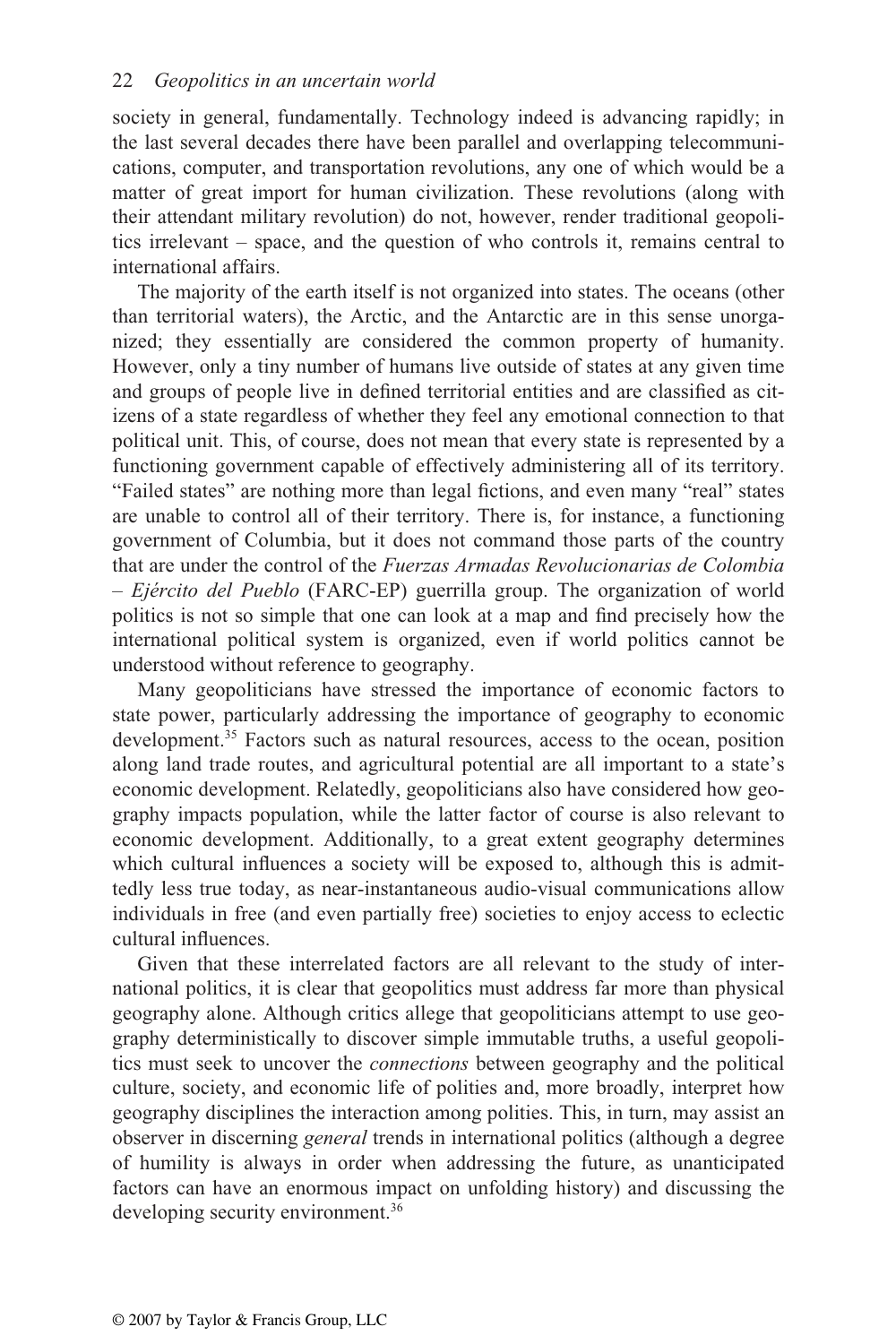Nonetheless, physical geography continues to play a critical role in international, including great power, politics, and recent examples of this fact abound. For instance, geography was central to the long American struggle with Saddam Hussein's Iraqi regime. $37$  Regardless of whether one is considering the politics of European unification, the world market price for crude oil, or the question of whether Beijing can claim primacy in the South China Sea, physical geography is a critical part of the discussion.

There is, however, much more to geopolitics than just physical geography. One of the most important factors influencing twenty-first century geopolitics is human geography – the distribution of peoples over the earth, the languages they speak, how they identify themselves ethnically and religiously, and so forth. Even if one does not accept Samuel Huntington's contention that a "clash of civilizations" is unfolding, the human aspect of geography is surely not a factor of diminishing importance. A useful geopolitics for the twenty-first century, far from being geographically deterministic, must be built on the understanding that individuals are independent historical actors. Political interaction takes place in a geographical context, but leaders are not automatons; geographical realities limit the options available to policymakers, but do not render socio-cultural and other factors irrelevant.

To remain a useful tool, geopolitics must continue to assess the influence of technology on world politics. Geopolitical theory has never been blind to the significance of technology, and several great Anglo-American geopolitical theorists have paid close attention to the interaction of geographical and technological factors. Most notably, Mackinder's own ideas were explicitly connected to technology<sup>38</sup> – he believed that breakthroughs in naval technology had created the conditions in which Western European sea powers might thrive, and feared that rail lines might enable a land power that controlled the Eurasian Heartland to grow so strong that it could threaten gravely the political fortunes of the European sea powers.39 Given the extraordinarily rapid rate at which technological development has occurred in recent years, the need to consider the impact of technology on international political interactions is obvious. Indeed, this work argues that the world is presently in the midst of the most significant geopolitical shift in roughly 500 years – a movement from the Columbian Epoch of geographical exploration and European dominance to a Post-Columbian Epoch in which the center of political gravity will be in Eastern Eurasia and massive technological change dramatically alters both the great power system and human society more broadly.

The ongoing development of various information, biotechnological, robotic, and other technologies has potentially enormous implications for world politics. While it is impossible to predict precisely how these and other technologies will mature in coming decades, continuing rapid technological development appears certain. In the past, technological breakthroughs repeatedly have served to advance the interests of some powers and damage the prospects of others – indeed, the very concept of technological (as opposed to doctrinal) military revolutions implies that some polities are able to leverage technology to their advantage in warfare, a zero-sum endeavor. As in the past, one may expect that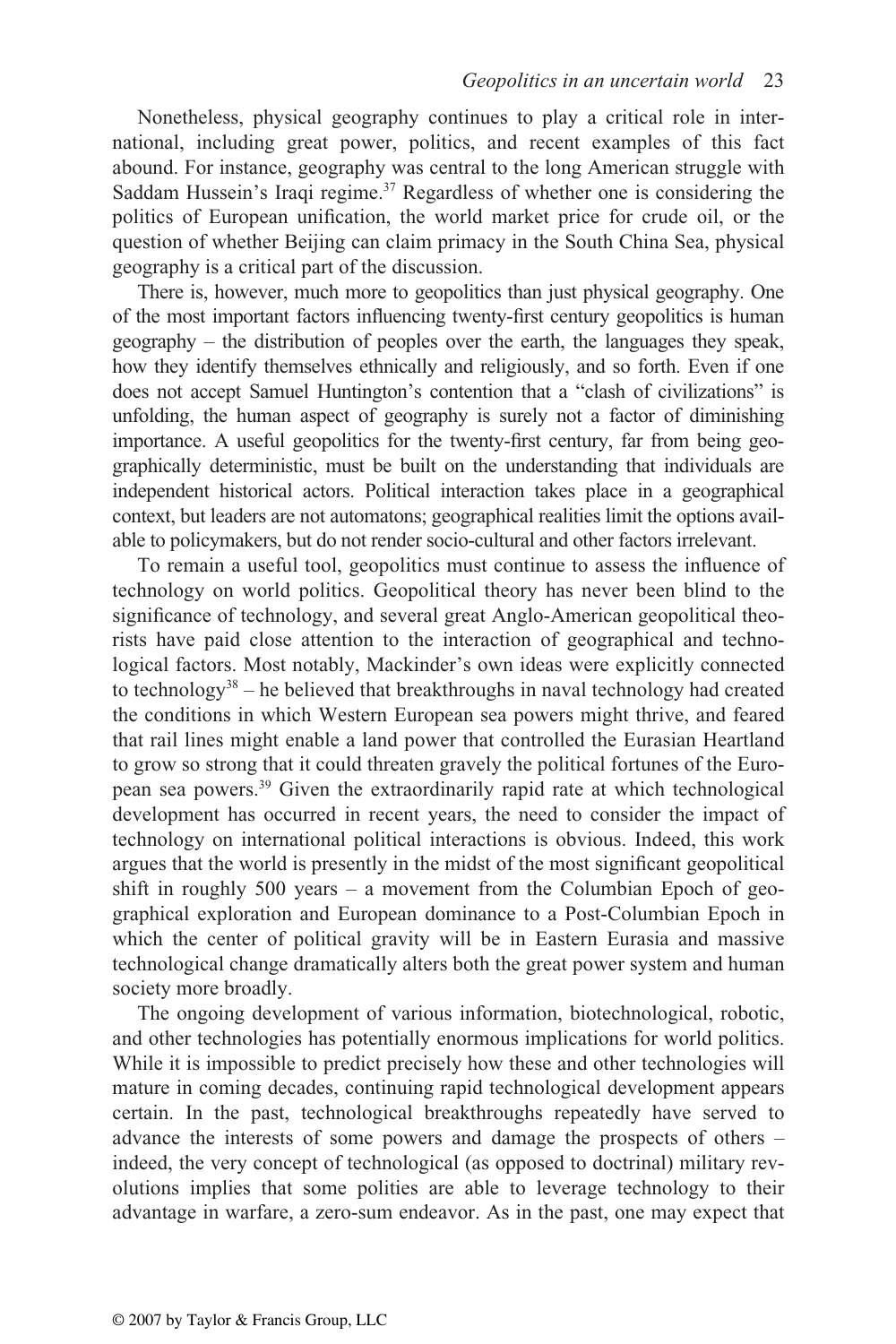powers capable of effectively harnessing one or more key technologies will enjoy critical advantages over less-adaptable rivals.

#### **The Post-Columbian Epoch**

Although any attempt to date the beginning or end of a historical Epoch is necessarily somewhat arbitrary, the death of the Soviet Union provides as good a marker for the end of the Columbian Epoch as the voyage of Columbus does for its beginning. With the end of the Cold War and the collapse of the Heartland superpower, new possibilities in world politics have emerged. Most importantly, the Cold War standoff in Europe is no longer the central struggle in great power politics, and this change, along with the related collapse of the Soviet state (an unusually powerful and dangerous Heartland tenant), marked the closing of the Columbian Epoch.

The two world wars of the twentieth century served as the catalyst for a dramatic shift in great power politics: Russia/the Soviet Union, a late developer among the European powers and, at least arguably, not Western, <sup>40</sup> and the United States, a geographically non-European but culturally Western polity, emerged as superpowers that dwarfed countries such as France and Britain that, only a short time earlier, had been regarded as first-rate powers. Thus, the Cold War was the "deathbed scene" for the old Europe-based great power system – Western and Central Europe remained the primary geographical locale for great power competition, but the countries actually located there were no longer the primary movers in world politics. This final period lasted for a bit under fifty years (*c.*1945–1991), meaning that it constituted a bit less than a tenth of the entire Columbian Epoch (*c.*1492–1991). Although Europe certainly will not become irrelevant to international politics – indeed, in all likelihood a unified Europe will be one of the world's most influential polities – it no longer will be the international political center of gravity.

In the years since 1991, history has moved remarkably quickly and, for reasons discussed throughout this work, it likely will further accelerate. The current age will be particularly remarkable for two, previously noted, reasons: the emergence of Eastern Eurasia as the central arena of world politics and ongoing rapid advances in a broad variety of technological fields, including robotics, biotechnology, genetics, computer science, and nanotechnology.

At least for the next several decades – one would not presume to guess the structure of the international system a century from now – this Post-Columbian Epoch will continue to have many of the characteristics of the preceding age: great power politics will be organized in a recognizably Westphalian fashion, with states as the most critical actors in the international system, although the actual roster of great powers will be different than it was in the twentieth century. Describing the general character of the Post-Columbian Epoch is the main purpose of this work. However, aside from the shift in the center of world political competition from the western to the eastern portions of Eurasia, the key characteristic of the successor to the Post-Columbian Epoch is its unpredictabil